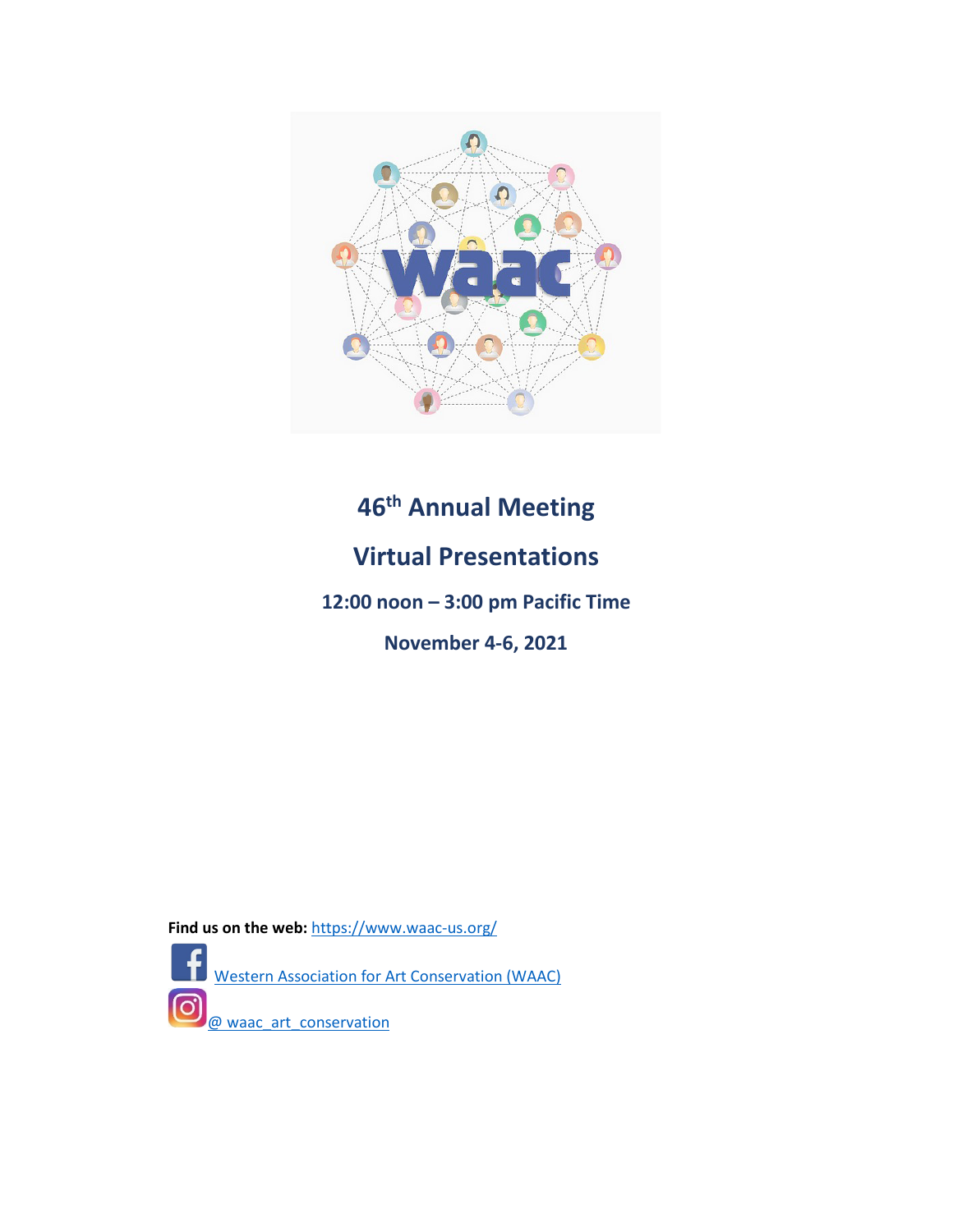#### **Meeting Schedule:**

*Note: questions will be taken after each presentation*

#### Day One: Thursday November 4th, 12 - 3pm PST

Welcome remarks: *Geneva Griswold, WAAC President Host(s): Geneva Griswold Q&A Moderator(s): Brianna Warren*

**[Newsletter](#page-3-0) reflection: Disaster Response Or: How I Learned to Stop Worrying and Read the Article** *Steven Pine*

**Solving Problems in the Display and Transit of Paintings Requires Teamwork** *Jia-sun Tsang, Eric Dixon, Chris [Hollishwander](#page-4-0)*

**[Playing it by Ear: Piano Roll Preservation in the Stanford Piano Roll Program](#page-6-0)** *Jill Sison, Elizabeth Ryan*

10-minute break

**[Community-based](#page-7-0) Conservation: Launching the Utah Collections Preservation Program** *Marie Desrochers, Tara Beresh*

#### **Treatment of a Baleen Sled: In Search of a Consolidant Befitting Baleen** *Céline [Wachsmuth,](#page-9-0) Sarah Owens*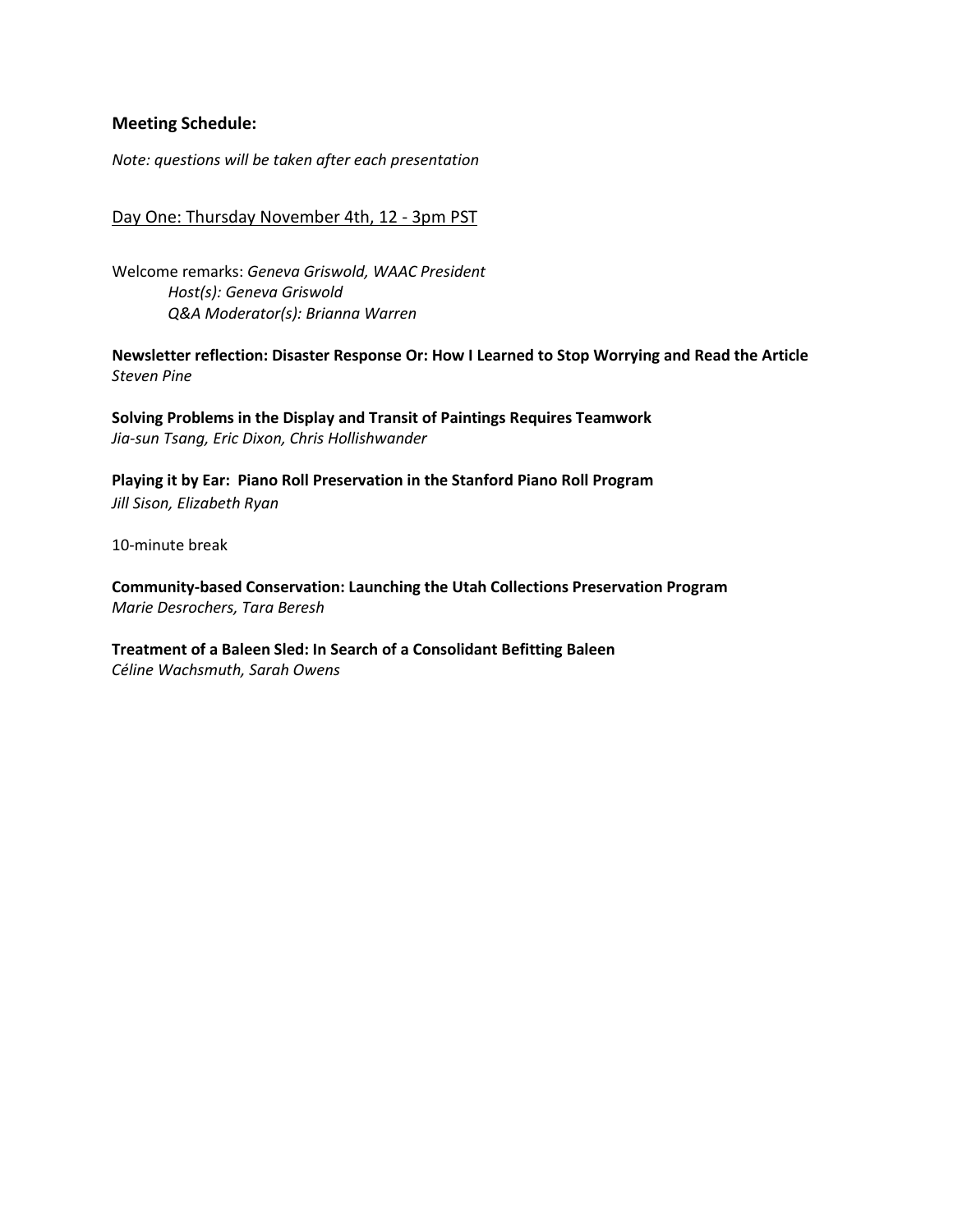#### Day Two: Friday November 5th, 12 - 3pm PST

Welcome remarks: *Jan Burandt, WAAC Vice President Host(s): Jan Burandt; Sophie Hunter Q&A Moderator(s): Magdalena Solano*

**[Conservation](#page-11-0) Imaging Applications of Unmanned Aerial Systems** *James Craven*

**The Iraqi Institute for [Conservation](#page-12-0) of Antiquities and Heritage: Recovery Work at Nimrud and the Mosul Cultural Museum** *Kent Severson*

**Art + science = magic: Iron Age chariot burial [declared treasure in part due to XRF metallurgicalanalysis](#page-13-0)** *Katya Madrid*

10-minute break

**Wax Miniature Sculpture: From [Chloroform](#page-15-0) to the Modular Cleaning Program** *Nicole Passerotti*

**[Material Investigation, Object Histories, and the Wellcome Collection at the Fowler Museum](#page-16-0)** *Marci J. Burton, Carlee S. Forbes, Erica P. Jones, Christian de Bre*r

#### Day Three: Saturday November 6th, 12 - 3pm PST

Welcome remarks: *Geneva Griswold, WAAC President Host(s): Rae Beaubien Q&A Moderator(s): Colleen O'Shea*

*\*MEMBER BUSINESS MEETING\**

**Technical study of ten prints from the Rifkind Collection and Latin American collection in the [exhibition](#page-17-0) "Pressing Politics"** *Madison Brockman*

10-minute break

**Art at the boundaries: [Conservation](#page-18-0) of a 1930s black silk velvet portrait of Duke Kahanamoku** *Netanya Schiff, Blanka Kielb*

**Zooming the MCP** *Nina Roth-Wells, [Chris Stavroudis](#page-20-0)*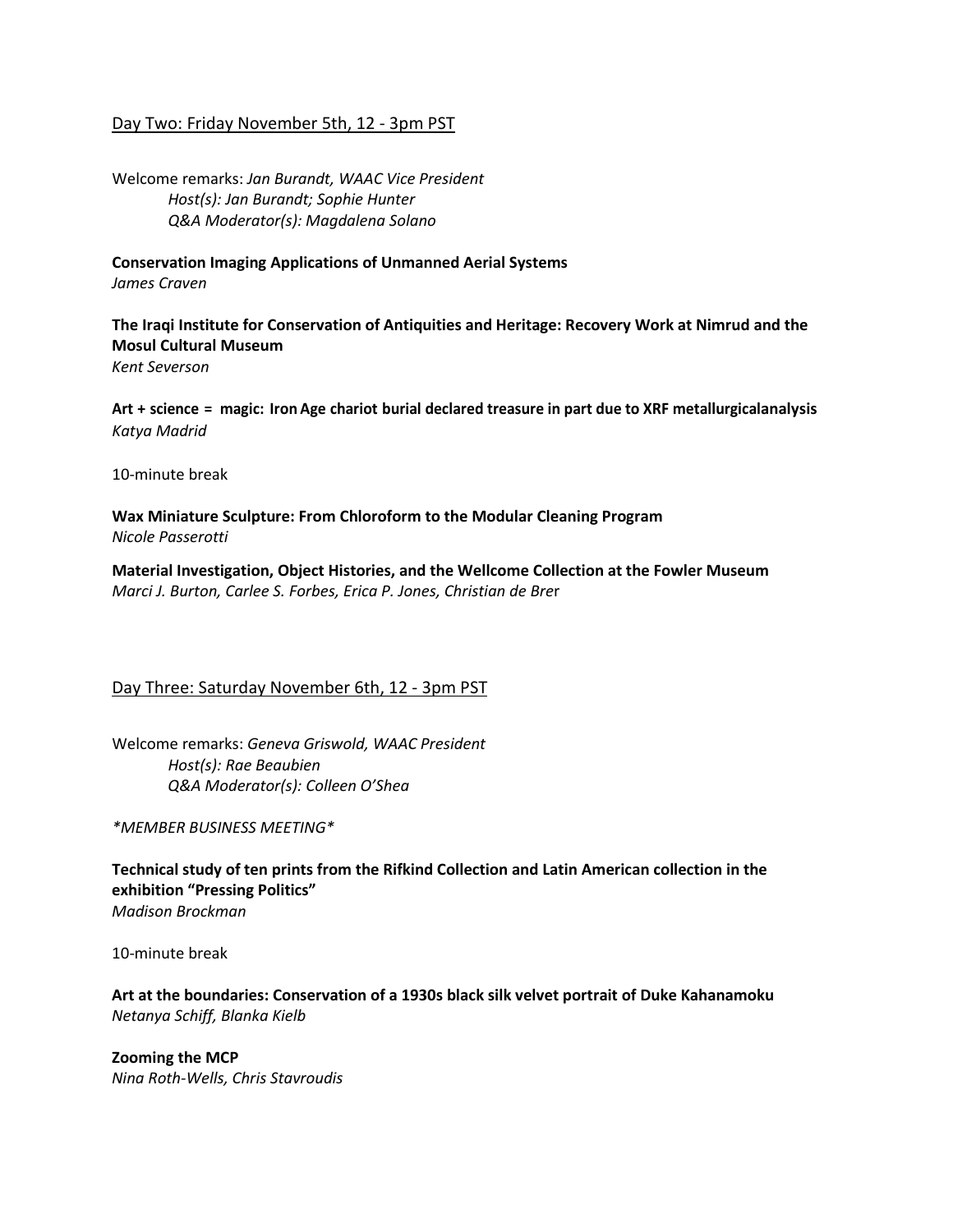## <span id="page-3-0"></span>**2021 Abstracts**

#### **Disaster Response Or: How I Learned to Stop Worrying and Read the Article** *Steve Pine*

Faced with making informed decisions under duress while responding to a disaster at a museum, library or archive can be daunting. The potential for being overwhelmed by both the lack or in some cases abundance of clear guidance for decision making at the moment is a challenge for both the novice and veteran. Choices made can impact the health of both the collection threatened and the responder lending aid. In those moments it has been immensely helpful to have reference tools at hand that are readily accessible, clear and effective. I have found two articles from the archives of the WAAC Newsletter illustrate that utility and I would like to reflect on how those references were helpful during NHR and THR deployments. The two articles are:

Salvage at a Glance, Betty Walsh, first published in WAAC, *WAAC Newsletter*, Vol. 19, No. 2 (May 1997), Carolyn Tallent, Editor[. https://cool.culturalheritage.org/waac/wn/wn19/wn19-2/wn19-207.html](https://nam10.safelinks.protection.outlook.com/?url=https%3A%2F%2Fcool.culturalheritage.org%2Fwaac%2Fwn%2Fwn19%2Fwn19-2%2Fwn19-207.html&data=04%7C01%7Cspine%40mfah.org%7Ce77150d59c134137cf3708d97ecf5b90%7Cce2db4e3c9e74379954cb13633cef0df%7C0%7C0%7C637680251336287529%7CUnknown%7CTWFpbGZsb3d8eyJWIjoiMC4wLjAwMDAiLCJQIjoiV2luMzIiLCJBTiI6Ik1haWwiLCJXVCI6Mn0%3D%7C1000&sdata=VF4fhgJRl5oA%2B26gZURLtbLedkZNE5Do2ejcRSesKOY%3D&reserved=0)

Superstorm Sandy: Frontline Advice for Dealing with Mold and Salvaging Electronic Devices, Chris Stavroudis, Volume 35, Number 1, January 2013. (https://www.waac-us.org/vol35-1-2013). [https://170517c7-5797-4867-b76e-](https://nam10.safelinks.protection.outlook.com/?url=https%3A%2F%2F170517c7-5797-4867-b76e-a5e55f7532ec.filesusr.com%2Fugd%2Fd3b1ca_7ac1ed8241d649e5ba6e561d143070e1.pdf&data=04%7C01%7Cspine%40mfah.org%7Ce77150d59c134137cf3708d97ecf5b90%7Cce2db4e3c9e74379954cb13633cef0df%7C0%7C0%7C637680251336297525%7CUnknown%7CTWFpbGZsb3d8eyJWIjoiMC4wLjAwMDAiLCJQIjoiV2luMzIiLCJBTiI6Ik1haWwiLCJXVCI6Mn0%3D%7C1000&sdata=qwgAE4WvaQ%2BMIiDUuByr8RqZY2fbIdJGH%2FxpueR4g40%3D&reserved=0)

[a5e55f7532ec.filesusr.com/ugd/d3b1ca\\_7ac1ed8241d649e5ba6e561d143070e1.pdf](https://nam10.safelinks.protection.outlook.com/?url=https%3A%2F%2F170517c7-5797-4867-b76e-a5e55f7532ec.filesusr.com%2Fugd%2Fd3b1ca_7ac1ed8241d649e5ba6e561d143070e1.pdf&data=04%7C01%7Cspine%40mfah.org%7Ce77150d59c134137cf3708d97ecf5b90%7Cce2db4e3c9e74379954cb13633cef0df%7C0%7C0%7C637680251336297525%7CUnknown%7CTWFpbGZsb3d8eyJWIjoiMC4wLjAwMDAiLCJQIjoiV2luMzIiLCJBTiI6Ik1haWwiLCJXVCI6Mn0%3D%7C1000&sdata=qwgAE4WvaQ%2BMIiDUuByr8RqZY2fbIdJGH%2FxpueR4g40%3D&reserved=0)

**Steve Pine** is Senior Decorative Arts Conservator at the Museum of Fine Arts, Houston and President of the Texas Alliance for Response group TX-CERA. In his role at the MFAH he treats historic and modern furniture and leads the museum's IPM program. He is an active member of the National Heritage Response team of the FAIC. Steve has deployed as part of these groups following Hurricanes Katrina, Ike, Sandy and Harvey. He lectures and leads workshops on disaster preparedness and response for cultural heritage resources and building Alliance for Response networks. **spine@mfah.org**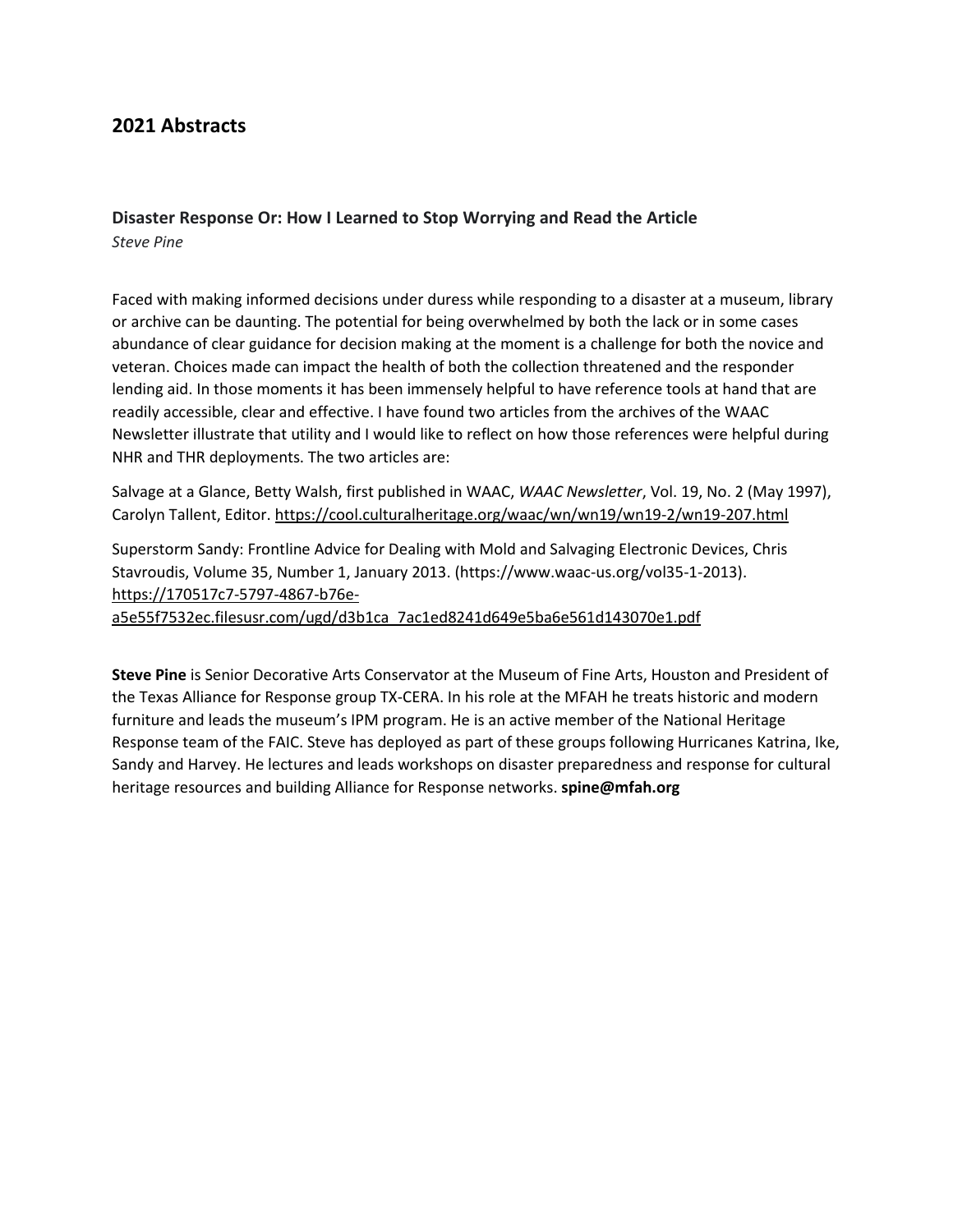#### <span id="page-4-0"></span>**Solving Problems in the Display and Transit of Paintings Requires Teamwork**

*Jia-sun Tsang, Eric Dixon, Chris Hollishwander* 

Preventive conservation of modern and contemporary art presents conservators with numerous challenges: structural abnormalities, bowed fiberboard, brittle acrylic supports, decayed composite supports, ill-fitting frames and hardware, etc. Preparing these artworks for display and transit often requires fabrication skills that paintings conservators do not possess. Thus, collaboration between conservators and allied professionals is essential.

This presentation will briefly describe how this paintings conservator teamed with a model maker and a fabrication supervisor to meet the challenges. It will focus on two recent innovations: Floating Panels, a highly creative display system, and OneStep, a system for safely handling, displaying, and transporting artworks.

The Floating Panel highlights the optical quality of an artwork through the use of a protective glass cover with a frameless edge. Low-carbon steel sheets and angle form the metal brackets that hold the glass in place. When painted the same color as the wall, these brackets become virtually invisible, giving the impression that the painting behind the protective cover is floating in space. Two high-profile artworks currently on view at the NMAAHC are installed with Floating Panels.

The OneStep system for handling, displaying, and transporting artworks reduces vibration, minimizes physical vulnerabilities during transit, and integrates the functions of safety, security, and handling into one metal mount. The OneStep system, inspired by the "spider" hardware for hanging plates, is made with a large metal mount embedded with hanging hardware. A D-ring and brace secure a painting to the wall and to a travel frame. An NMAAHC artwork with no functional hanging hardware and no space for new hanging hardware was loaned to a museum that employed only contract art handlers and had no staff conservator. The OneStep system protected the artwork in transit and allowed the borrower to uncrate and hang it with no special preparation.

**Jia-sun Tsang** is a senior paintings conservator at the Museum Conservation Institute of the Smithsonian Institution, where she specialized in modern materials research, conservation, and preventive conservation of modern and contemporary art. She holds a MSc from the Winterthur/University of Delaware Program in Art Conservation in Delaware, and a MSc in chemistry from Bowling Green State University in Ohio. Since 2007, Jia-sun worked on the conservation and analysis of paintings from the visual art collections of the National Museum of African American History and Culture. **tsangj@si.edu**

**Eric Dixon** has been the Fabrication Supervisor in the Office of Project Management and Planning for the National Museum of African American History and Culture (NMAAHC) at Smithsonian Institution (SI) since 2017. Eric oversees the fabrication and installation of all exhibition elements, object mounting, and graphics. Prior to NMAAHC, Eric worked in the exhibition fabrication shops at the National Museum of American History at SI. Eric holds a bachelor's degree in History, specializing in Museum Studies and Theatre History from the University of Maryland University College and studied theatre technology and design at Brigham Young University. Prior to SI, Eric worked in theatre arts at The Shakespeare Theatre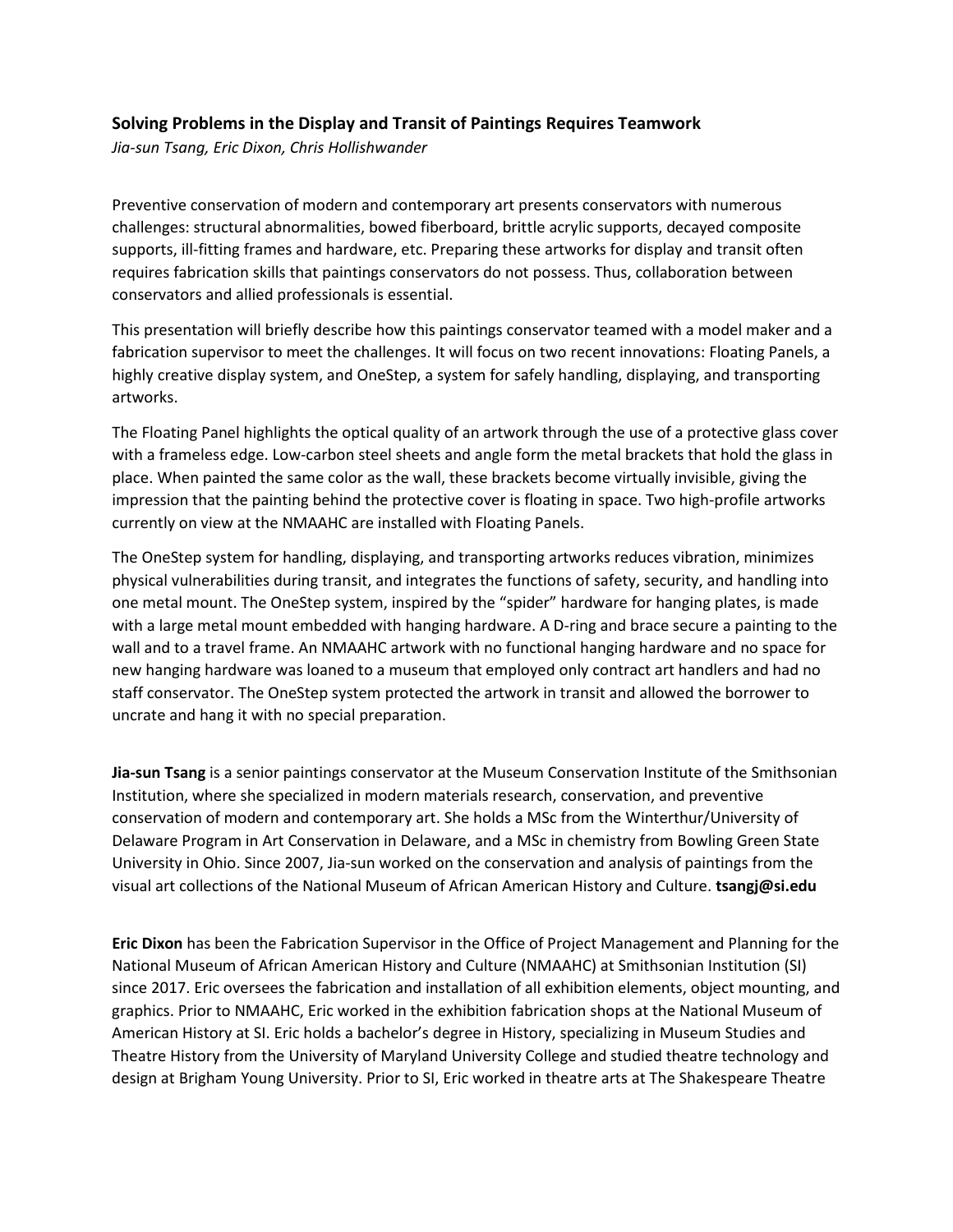Company in Washington, DC and the Royal Shakespeare Company in Stratford-upon-Avon, UK. **dixone@si.edu**

**Chris Hollishwander** graduated from the Art Institute of Pittsburgh, with a degree in Industrial Design. Since 2003, he has been working for the Smithsonian Institution, as an Exhibits Specialist, Model Maker, focusing on model making, exhibit fabrication, and mount making. Prior career experience has been in the amusement park industry, as a fabricator/model maker. As well as, work in the toy industry building prototypes, and other models for most of the major toy companies, freelance mold maker, and architectural model maker. **hollshwanderc@si.edu**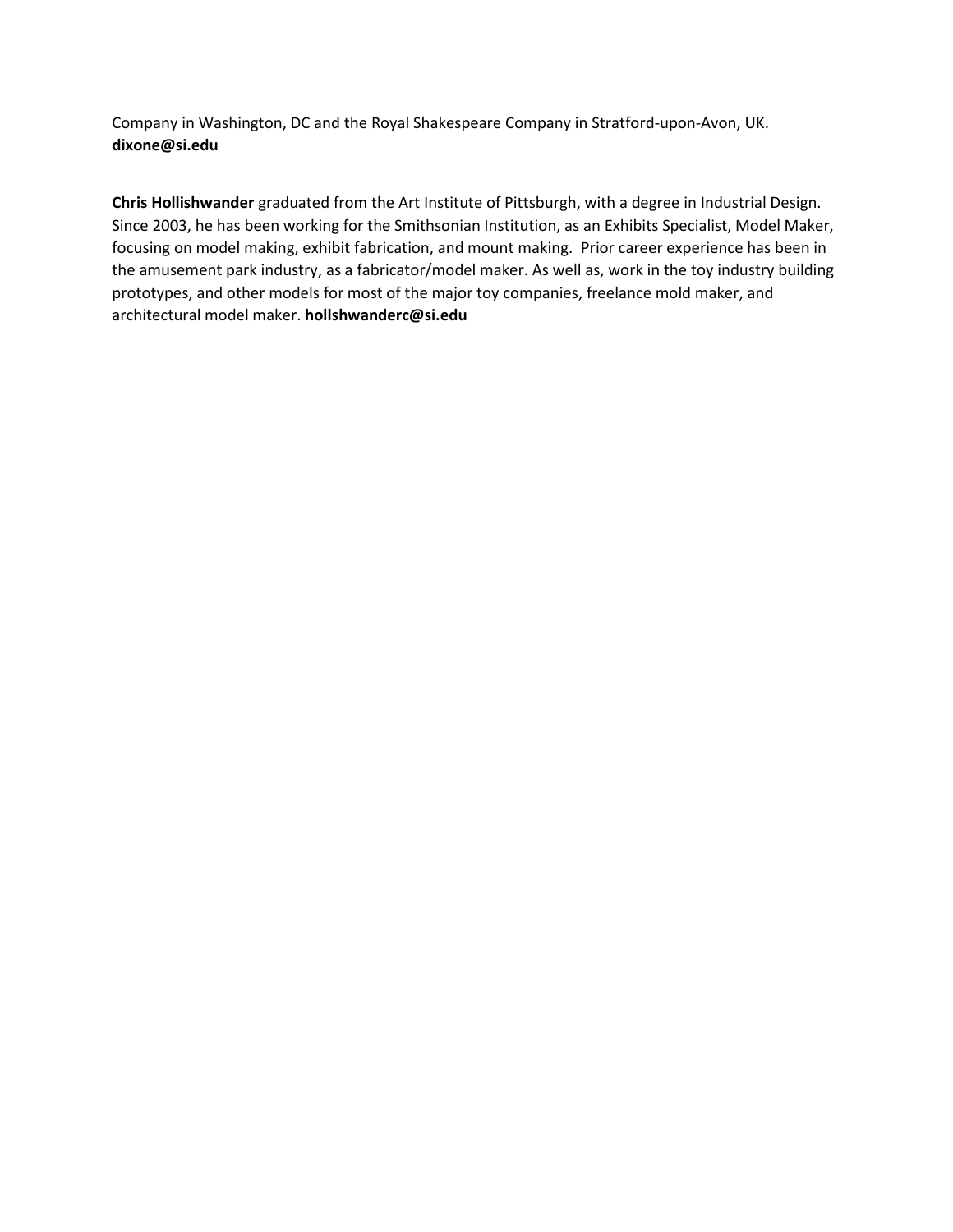#### <span id="page-6-0"></span>**Playing It by Ear: Piano Roll Preservation in the Stanford Player Piano Project**

*Jill Sison, Elizabeth Ryan*

The Stanford University Player Piano Project is an interdepartmental collaboration focusing on the study and research of piano performance practice of the late nineteenth and early twentieth centuries as captured on player piano rolls. Jill Sison and Elizabeth Ryan will discuss the Stanford Conservation Department's involvement in the preservation and digitization component of the project beginning in December 2017. The Conservation Department's role has been to ensure the physical stability of historically significant piano rolls through the digitization process and for long-term preservation. Unexpected challenges and lessons learned in developing repair protocols for a fragile composite object, handling procedures for use in a purpose-built roll scanner, tracking, and working within a larger university project will be addressed.

**Jill Sison** is a Conservation Technician for Stanford University Libraries' Special Collections. Jill currently serves on the Stanford Piano Rolls Program team and is primarily responsible for repair and documentation of Conservation Services' work for the Program. Jill has an MSIS/CAS from the University of Texas at Austin, specializing in book conservation, and has previously worked at private conservation labs, as well as interning at the American Museum of Natural History, the Harry Ransom Center, the Briscoe Center for American History, and the Ryerson and Burnham Libraries at the Art Institute of Chicago. **jgsison@stanford.edu**

**Elizabeth Ryan** is a Book Conservator at Stanford University Libraries. She is an AIC Professional Associate and serves on the board of the American Bookbinders Museum. Elizabeth holds an MLIS from the State University of New York at Albany, completed a fellowship in Library Preservation at New York University, and trained as a book conservator at Stanford Libraries. She was involved in the early stages of the Stanford Piano rolls program helping to develop protocols for handling, repair and documentation. **eryan@stanford.edu**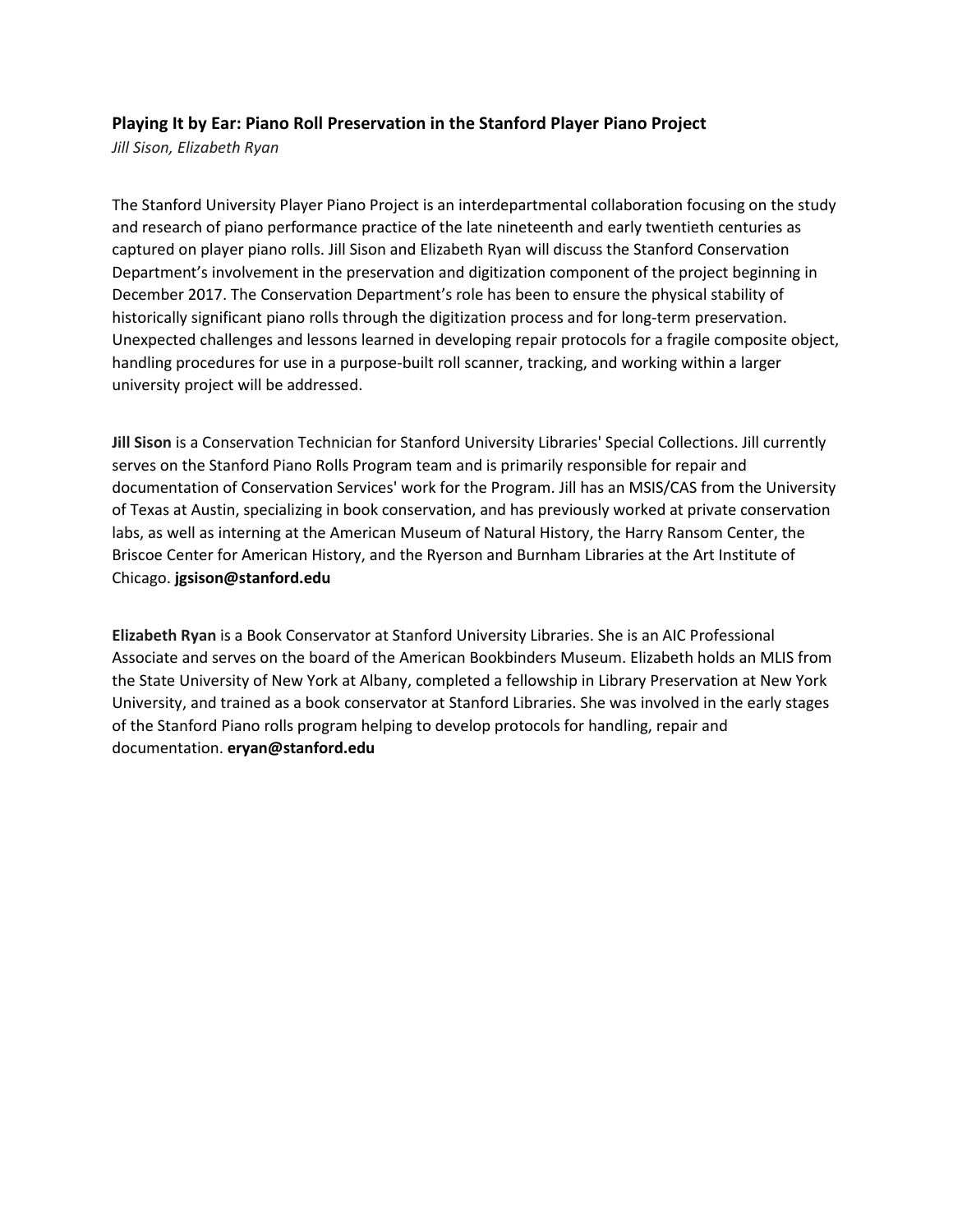## <span id="page-7-0"></span>**Community-based Conservation: Launching the Utah Collections Preservation Program**

*Marie Desrochers, Tara Beresh*

Utah Field Services (UFS), a partnership between the Utah Division of Arts & Museums' Office of Museum Services and Utah Humanities' Center for Community Heritage, is launching a new, strategic, state-wide Collections Preservation Program (UCP) with the support of a grant from the National Endowment for the Humanities. The challenge of preserving and making accessible Utah's large and diverse cultural holdings is enormous, and the need for knowledgeable museum/collections stewards in Utah is significant. The UCP will empower UFS to expand beyond museums to include other institutions holding collections, including historical societies, archives, libraries, tribal organizations and other types of non-traditional collecting groups. One of the first steps to implementing this program was the recent hiring of a Preventive Conservator to manage the program and provide subject area expertise and training.

The UCP will include the following activities:

#### *1. Virtual and On-Site Education and Training*

This project will develop and implement a regular calendar of virtual and regional on-site training activities specifically targeted to small museums/collecting institutions from rural areas throughout Utah. Topics will include but are not limited to the following:

- Preventive preservation best practices
- Preservation and access strategies for a range of object types (digital media, archival, 2D and 3D objects, textiles, artwork, etc.)
- Ethical, legal, and culturally appropriate practices (e.g., managing material from underrepresented communities, restricted/sacred material, community stewardship, etc.)
- Risk assessment and disaster preparedness and response
- Collection advocacy and fundraising.

### *2. Collections Preservation Team (CPT)*

This project will develop and support a Collections Preservation Team which will connect stewards from small, rural areas to professionals and colleagues from around the state. Team members will be responsible for "deepening the bench" of individuals in Utah who are professionally trained and available to consult on collection care matters.

This talk will share insights from the launching of this program, including a Collections Preservation Team co-presenter, Tara Beresh, who will discuss her insights into the preservation challenges of small institutions around Utah.

**Marie Desrochers** currently serves as the Preservation Outreach Coordinator for the State of Utah's Division of Arts and Museums. In this role, she is launching the Utah Collections Preservation Program which will provide training for small collecting institutions across the state. This work is funded by the National Endowment for the Humanities, and it strives to increase preventive conservation knowledge for all heritage stewards. Marie graduated in 2021 from the Winterthur/University of Delaware Program in Art Conservation, where she was a National Endowment for the Humanities Graduate Fellow with a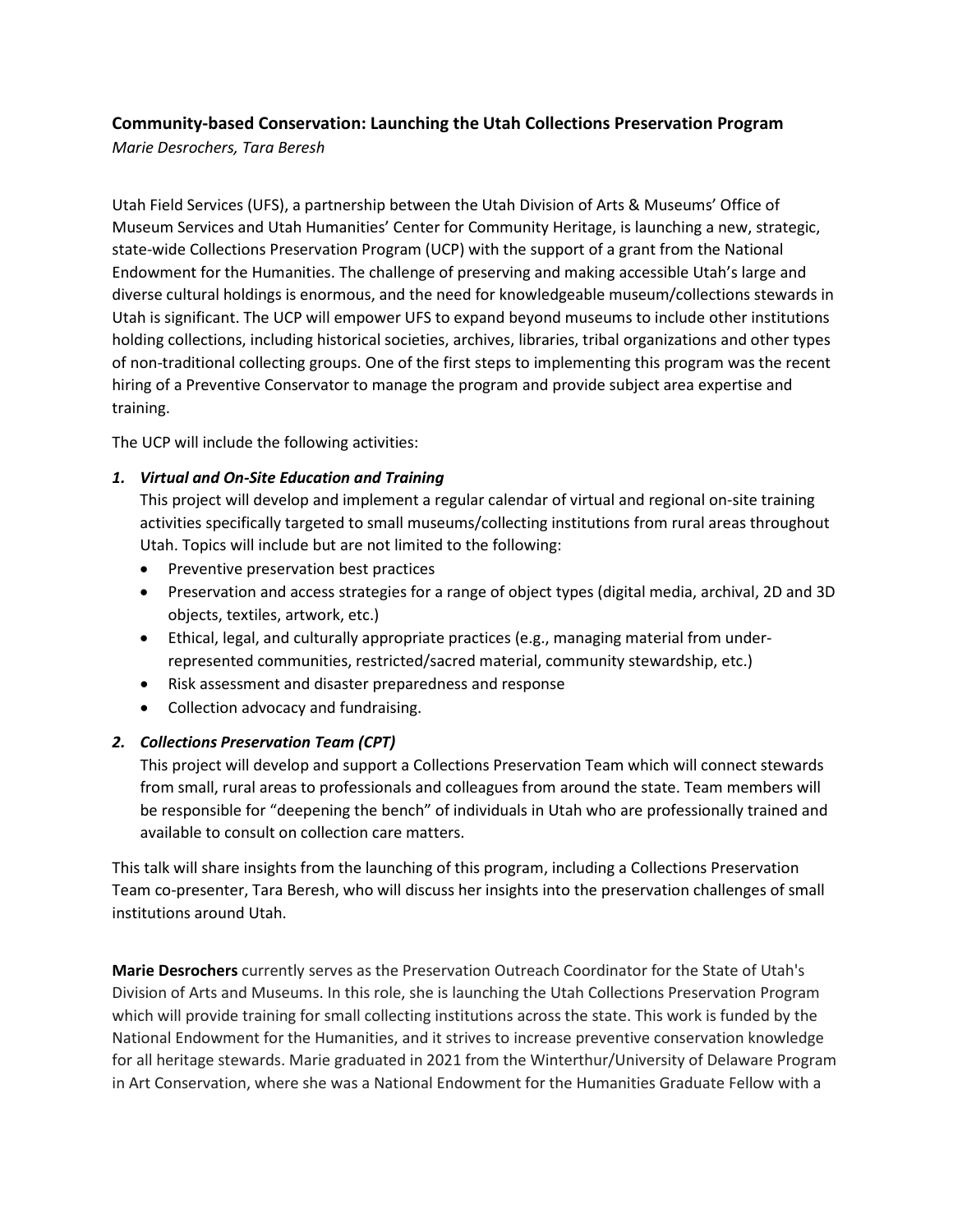major in Preventive Conservation. She spent her third year internship working under Patty Silence at the Colonial Williamsburg Foundation. **mdesrochers@utah.gov**

**Tara Beresh**, Curatorial & Collections Manager at Moab Museum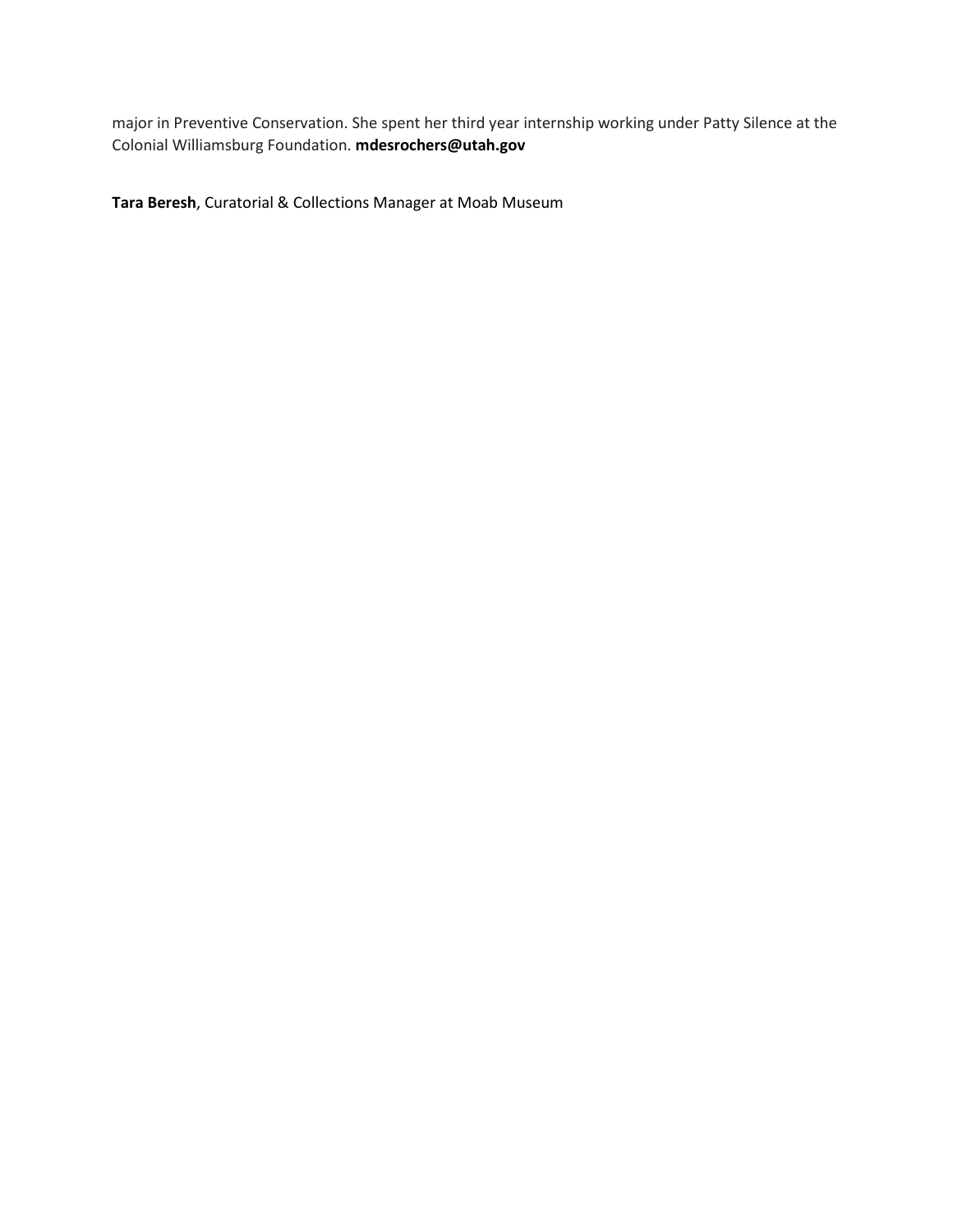#### <span id="page-9-0"></span>**Treatment of a Baleen Sled: In Search of a Consolidant Befitting Baleen**

*Céline Wachsmuth, Sarah Owens*

In addition to being used for transportation of people, sleds were also used to move materials and goods in Alaska. We often picture wood sleds, as depicted in the classic animated film "Balto" but they can also be made of baleen. Baleen is a filtration system found in the mouths of plankton-eating whales. The center is made up of parallel bone tubes held together in a cement-like protein material with outer layers of keratin. It is these outer keratin layers that Alaska Native peoples used to make sleds, containers, nets, and intricately woven baskets.

An early 20<sup>th</sup> century baleen sled in the Anchorage Museum collection was identified as requiring cleaning. Upon closer inspection, areas of significant delamination became apparent. Attempts to research treatment methods for baleen did not yield many suggestions, therefore a delaminating surface was mocked up on a section of baleen from the lab's reference collection. We selected a variety of adhesives to test based on those readily available in the lab and those recommended from the limited research results. Initial findings led to modifying certain consolidants, while some were determined unsuitable for use. Further testing was undertaken to determine a proper course of treatment. The consolidants were tested in discrete areas on the baleen sled, in addition to the mock-up, to compare results on new baleen versus aged and used baleen. The comparison helped guide and influence the choice of consolidant for treatment. This presentation will discuss the results of testing and share the treatment of the baleen sled in the Anchorage Museum's collection.

**Céline Wachsmuth** is a student in the UCLA/Getty MA Program in the Conservation of Cultural Heritage. Originally from the Philadelphia area, she has slowly moved West, starting with her undergraduate program at DePauw University in Indiana, and now considers Seattle home. She graduated in 2016 with a BA in Classical Archaeology and minors in Ancient Greek and Studio Art. Studying the material culture of the Mediterranean helped her realize her passion was in preservation and she began searching for conservation internships. She interned for a few years at the Penn Museum in Philadelphia and had smaller internships at the Cleveland Museum of Art and with private conservators in the Seattle area before being accepted in 2019 to the UCLA/Getty Conservation program. Most recently, she spent four months interning at the Anchorage Museum in Alaska where she immersed herself in Native Alaskan material culture and her surroundings. Céline is a member of AIC's Education and Training Committee and serves as the ECPN Liaison. She is also the co-chair of the UCLA Cotsen Institute of Archaeology's Anti-Harassment Committee and a Conservation Representative in the Graduate Student Association of Archaeology. Céline enjoys hiking and biking and spending whatever time she can when in Philly with her dog, Scooter. **wachsmuthc@g.ucla.edu**

**Sarah Owens** is owner of Interwoven Fibers LLC, an Alaskan based textile conservation business. She has undertaken conservation and exhibit display projects for various private clients and Alaskan institutions including: the Alaska Native Heritage Center, Resurrection Bay Historical Society, Sealaska Corporation and Sealaska Heritage Institute.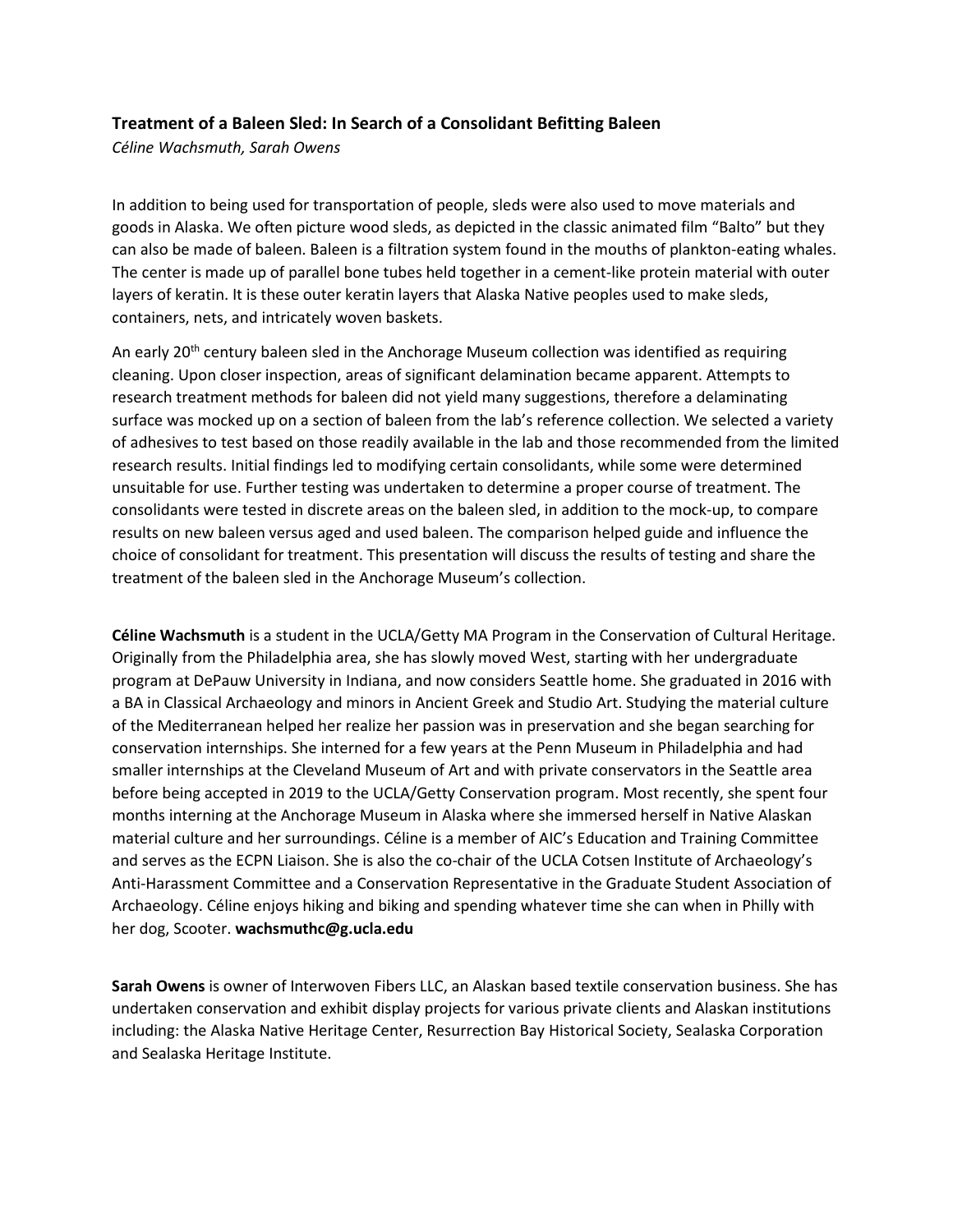With a background in textile design and construction her passion is conserving culturally and historically important textiles. Sarah also enjoys the challenges of working with the mannequin form as a bridge between conservation needs and the respectful representation of cultures.

Sarah was the Conservator at the Anchorage Museum from October 2013 to November 2021, responsible for all aspects of conservation for the museum's permanent collection. She completed a fellowship in Textile Conservation at the National Museum of the American Indian from 2011 to 2013. During the fellowship she conserved regalia from Native American communities and researched Yupik fur parkas.

Sarah has also held conservation positions at the National Museums Scotland, Historic Royal Palaces, Scottish Conservation Studio and the Metropolitan Museum of Art. She earned her Masters in Textile Conservation from the Textile Conservation Centre, University of Southampton; and Bachelor of Arts in Textiles/Fashion, University of Southampton, in U.K.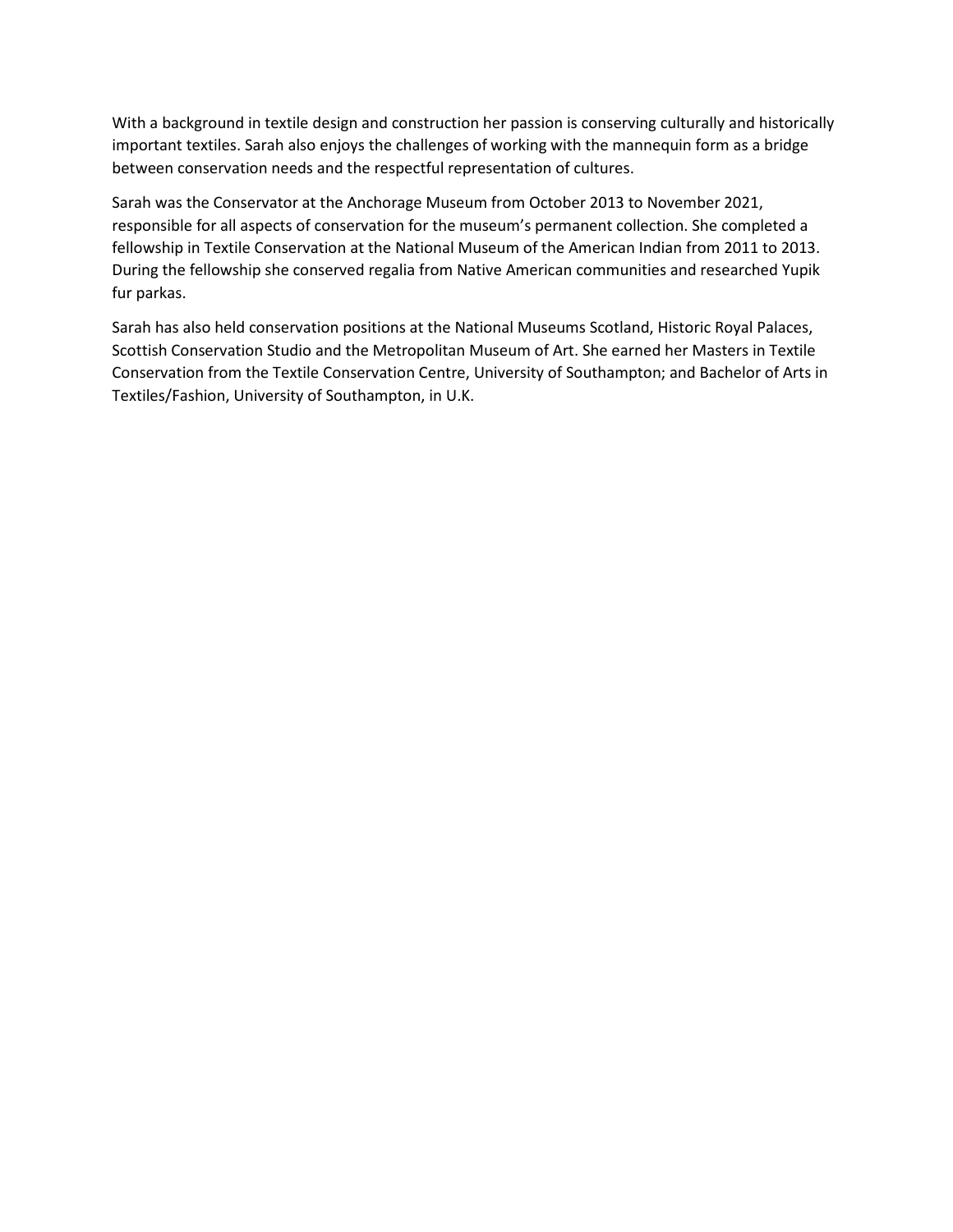#### <span id="page-11-0"></span>**Conservation Imaging Applications of Unmanned Aerial Systems**

*James Craven*

The rapid advancement of small unmanned aerial systems, or drones, in the last decade has brought what was once an advanced professional undertaking into the broader consumer market. With the increased control and stability provided with computational flight assisted by positional sensors novice pilots can maneuver these aircraft with precision. In response to the rapid influx of amateur pilots the Federal Aviation Administration has recently been rapidly updating their rules and regulations regarding unmanned flight, in order to maintain a safe airspace.

With a drone attached camera pilots are able to take photos and video above structures, foliage, and bodies of water un-inhibited. This is an opportunity to access areas otherwise unable to be documented or monitored. In addition, comprehensive detail images of objects can be used to generate 3D models utilizing photogrammetry. This process allows for documentation of a structure's geometry and texture in addition to visual appearance.

**James Craven** is the conservation imaging specialist at the Menil Collection in Houston, TX. There he utilizes an array of imaging tools to document and research artworks. With a history of working in color science and photomechanics, James continues his technical journey at the Menil to build an ever more detailed archive of images for conservation. **jcraven@menil.org**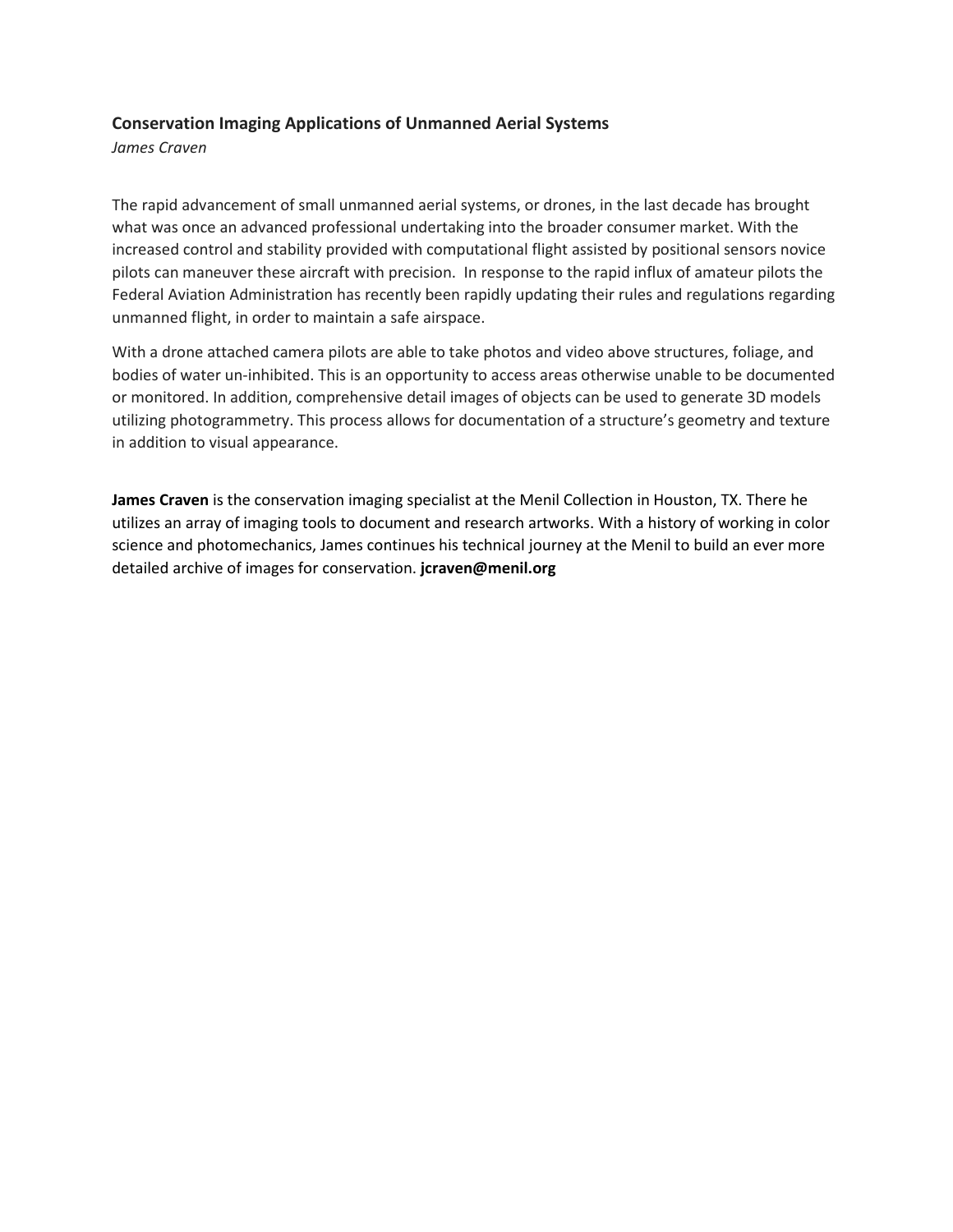# <span id="page-12-0"></span>**The Iraqi Institute for Conservation of Antiquities and Heritage: Recovery Work at Nimrud and the Mosul Cultural Museum**

*Kent Severson*

Since 2009, the Iraqi Institute for Conservation of Antiquities and Heritage, in Erbil, Iraq, has been training staff from Iraqi museums in preservation and conservation. The work of the IICAH became increasingly important with the dramatic destruction of cultural property by the Islamic State of Iraq and Syria (ISIS) in 2015–2016. Together with the Smithsonian Institution, the Institute is now a central part of a collaborative project to recover and protect fragments of Neo-Assyrian sculptures at the devastated site of Nimrud. Key Iraqi public officials in charge of recovery efforts in Nineveh province, which includes the city of Mosul and Nimrud, were early participants in training at the IICAH. This presentation will highlight work done on the protection of the stone sculptures at Nimrud as well as a mission to assess and document destruction in the Mosul Museum in 2019 after the liberation of the city.

**Kent Severson** is currently in private practice in Sacramento, California. He was formerly the conservator at Shangri La Museum of Islamic Art Culture and Design in Honolulu, Hawaii (2012 - 2020). A graduate of the New York University Institute of Fine Arts Conservation Center training program, from 1998 through 2020 Severson was in private practice in Boston, working primarily for museums and other institutions. He has participated in archaeological projects in Turkey, Greece, Italy and Egypt for more than 30 years, including two decades as the Senior Field conservator for the NYU Excavations at Aphrodisias, Turkey. Since 2010, he has been Visiting Instructor for the Iraqi Institute for the Conservation of Antiquities and Heritage in Erbil, Iraq, where he continues to participate as a team member of Nimrud Rescue, and other projects. **kjpsever@gmail.com**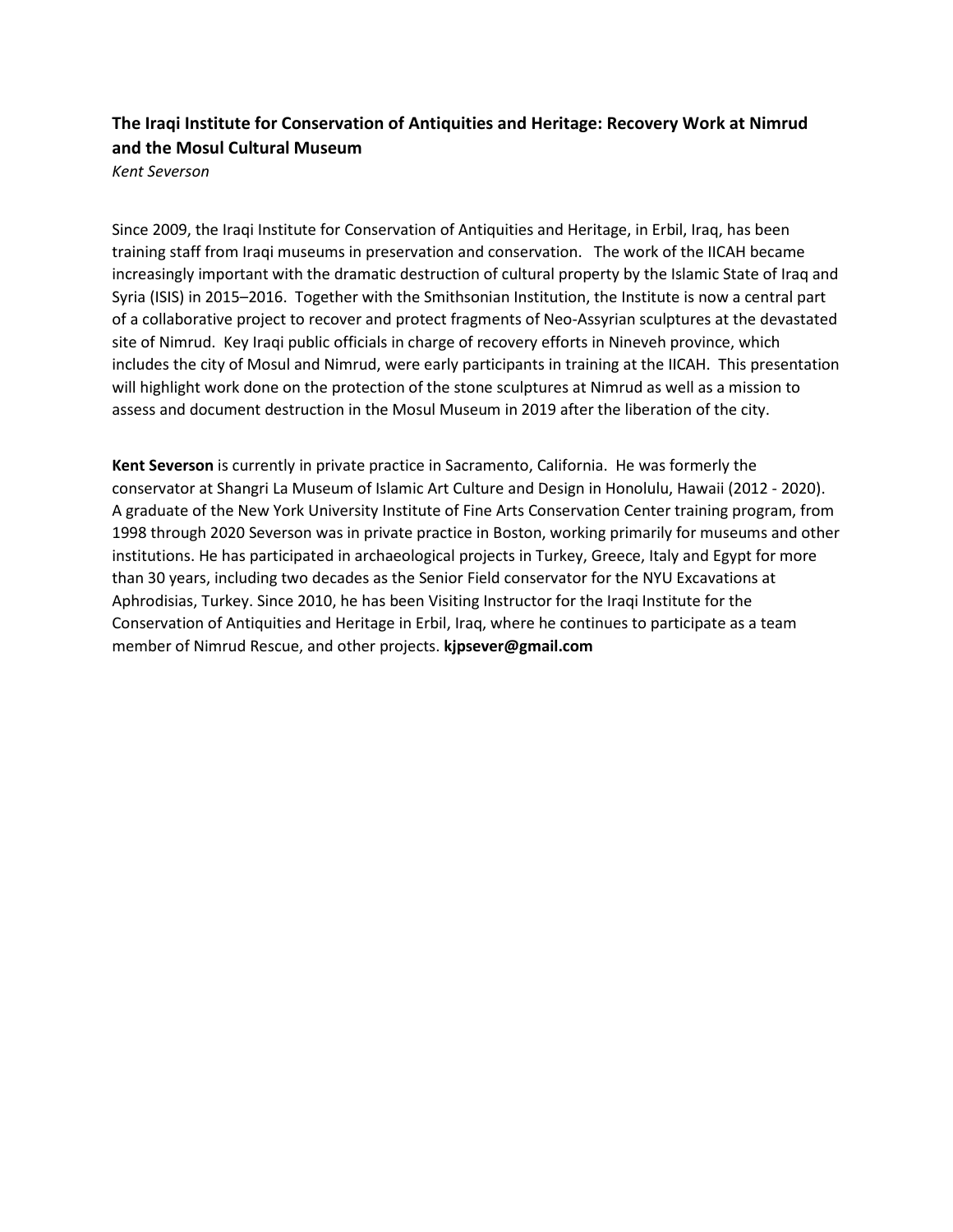## <span id="page-13-0"></span>**Art + science = magic: Iron age chariot burial declared treasure in part due to XRF metallurgical analysis** *Katya Madrid*

In February of 2018, a metal detectorist stumbled upon a Celtic burial site in Pembrokeshire, in the west of Wales.An archaeological team working with theNational Museum of Wales (NMW), including the museum's archaeological conservator Luise Mumford, conducted a full excavation of the site, discovering two iron tyres, a sword, and multiple copper alloy decorative detailsfrom the horse bridles of a chariot. These were all ceremonially buriedtogether, indicating a high-ranking individual in that society had died. It was "the first chariot burial to be found not just in Wales, but in southern Britain," (June, 2019) said Adam Gwilt, principal curator of prehistoric archaeology at NMW to the BBC. The story made a huge media splash!

The UK has a complex system in place that helps to determine ownership of archaeological finds. Only if a piece qualifies under the Antiquities Scheme does a museum have the right to acquire it for their collections. If the find(s) is not pronounced Treasure, it is returned to the finder, who then has the right to sell it to whomever they wish, and the public could lose all access.

Adam Gwilt compiled an over 1000-page report making the case that the chariotburial ought to be declared 'treasure' based in part on the presumed age of the finds.

To assist in the dating process, the metallurgy of multiple buckles of the horse's harness was analyzed. The two likely copper alloys could either havebeen brass, if containing zinc, or bronze if containing tin. As the earliest use case of brass is known, finding zinc would disqualify the grouping. Gwilt turned to the archaeological conservation team at NMW. I performed the XRF analysis necessary tofind the presence or absence of tin.

The XRF analysis, though difficult due to surface decay, revealed the presence oftin and the absence ofzinc. This evidence corroborated Gewilt's art historical visual comparison from other burials known across Britain. Thechariot burial was dated to approximately AD 25-75. The information gleanedfrom the analysis was included in the extensive report, which led to a successful ruling that the chariot finds could be bought by the National Museum of Wales for its permanent collection.

The chariot and the accompanying finds were conserved atthe inhouse lab inNMW, where I had the pleasure and honor of participating in the conservation.

By presenting an example from a UK context, I am able to illustrate more concretely the critical role that conservators can play in deciding the future of cultural heritage. Being aware of such power, we must stay vigilant in researching provenance for every piece we touch. In this case, our investigating and XRF analysis led to the chariot remains being preserved andaccessible to the general public instead of stored in private hands.

**Katya Madrid** has worked for a private practice in San Francisco for years before starting up her own conservation studio*, Red Dragon Conservation,* in the San Francisco Bay Area. She lived in Wales, UK where she worked at the National Museum of Wales Archaeological Conservation Lab while earning her Masters of Science in conservation from Cardiff University. Madrid has a Masters in Art History from the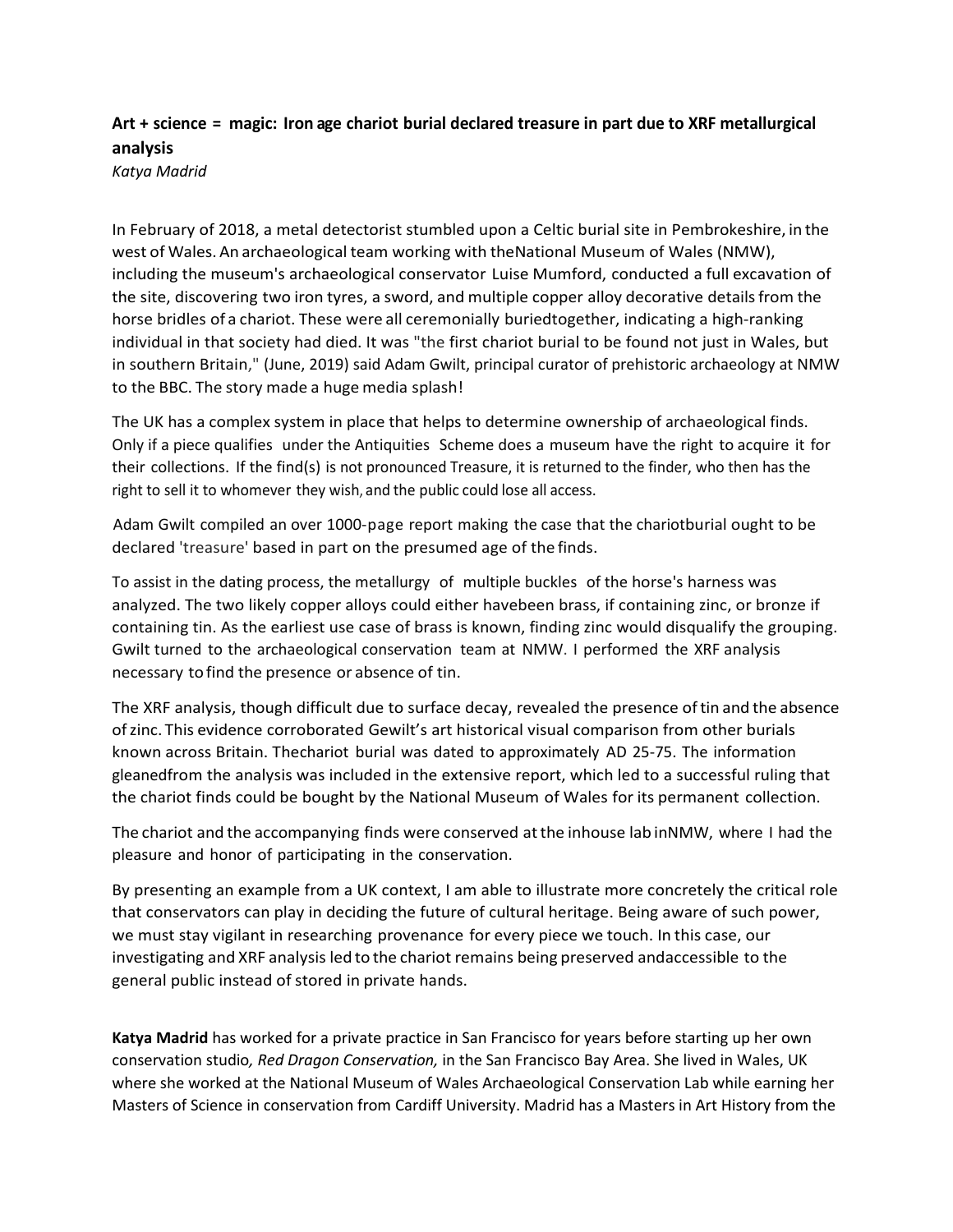European University at St. Petersburg, Russia. She is a textile artist and maker of hand cast silver jewelry. Madrid began her exploration of the stewardship of cultural heritage with the Phoebe Hearst Museum of Anthropology at UC Berkeley, moving an ethnographic collection to purpose-built storage facilities, and later arranged for her practicum placement to be at their conservation studio. Madrid is also a conservator for *The Hampton Archive Project* at Tracing Patterns Foundation, Berkeley. **katyamadrid@icloud.com**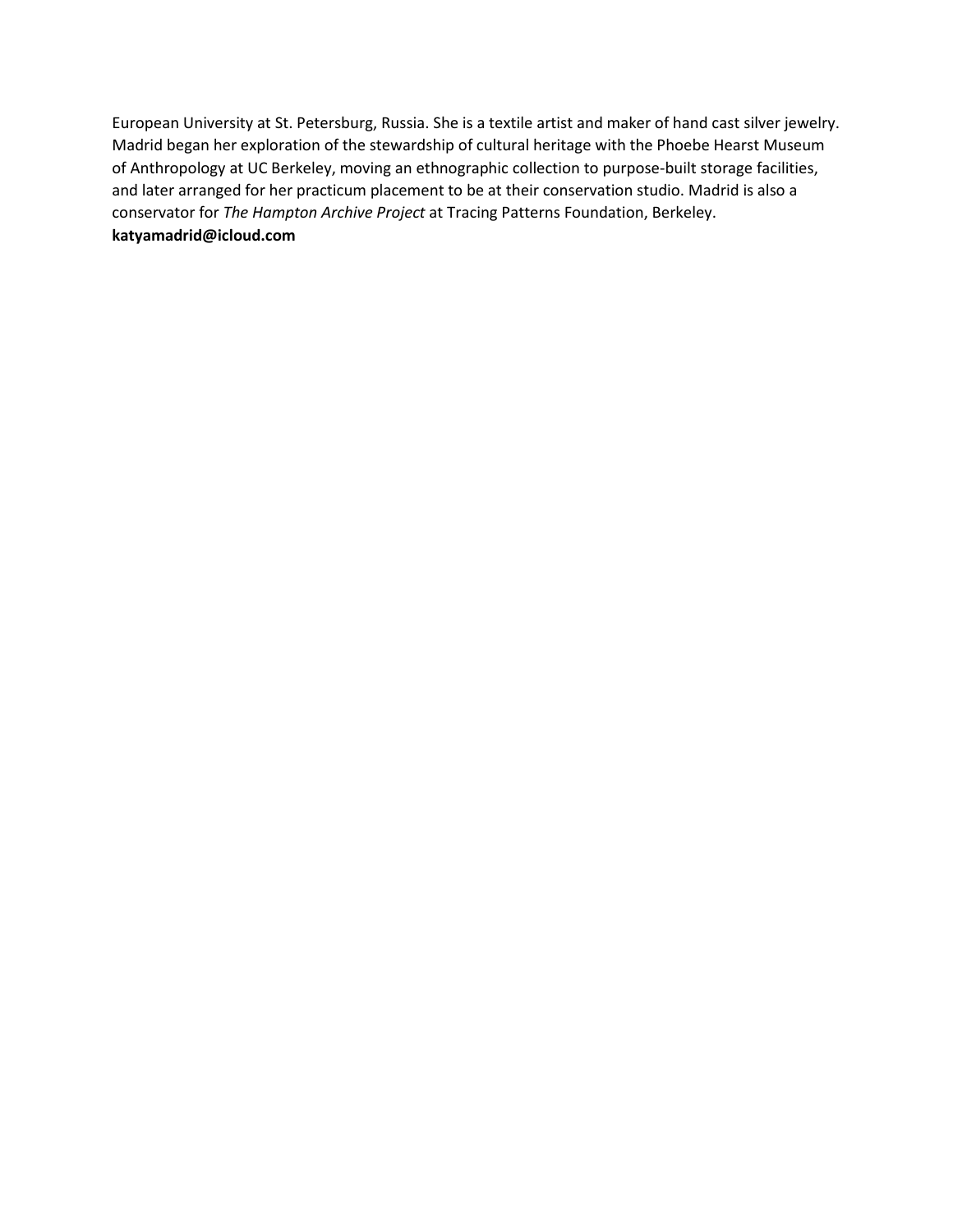#### <span id="page-15-0"></span>**Wax Miniature Sculpture: From Chloroform to the Modular Cleaning Program**

*Nicole Passerotti*

A survey of the Philadelphia Museum of Art's European miniature wax sculpture collection and archival research revealed well-intentioned, but outdated treatment practices in the 1970s. Similar methods and materials were also used with comparable wax sculpture collections at the Victoria & Albert Museum, The Royal Collection, and The Wallace Collection. A 2017 Samuel H. Kress Fellowship offered an opportunity to collaborate with a Curatorial Fellow to complete a comprehensive condition survey, establish joint priorities, and create a small exhibit featuring fabrication methods. In addition to technical analysis, conservation treatment included loss compensation and cleaning informed by the Modular Cleaning Program.

**Nicole Passerotti is** an objects conservator and the Program Associate for the Andrew W. Mellon Opportunity for Diversity in Conservation at the UCLA/Getty Interdepartmental Program in the Conservation of Cultural Heritage. Previously she was an assistant conservator at the Field Museum and has worked at the Philadelphia Museum of Art, the Pitt Rivers Museum at Oxford University, the Kaymacki Archaeological Project, and the Smithsonian National Museum of the American Indian. Nicole holds an M.A. and Certificate of Advanced Study from SUNY Buffalo State College and a B.A. in English from Oberlin College. **npasserotti@g.ucla.edu**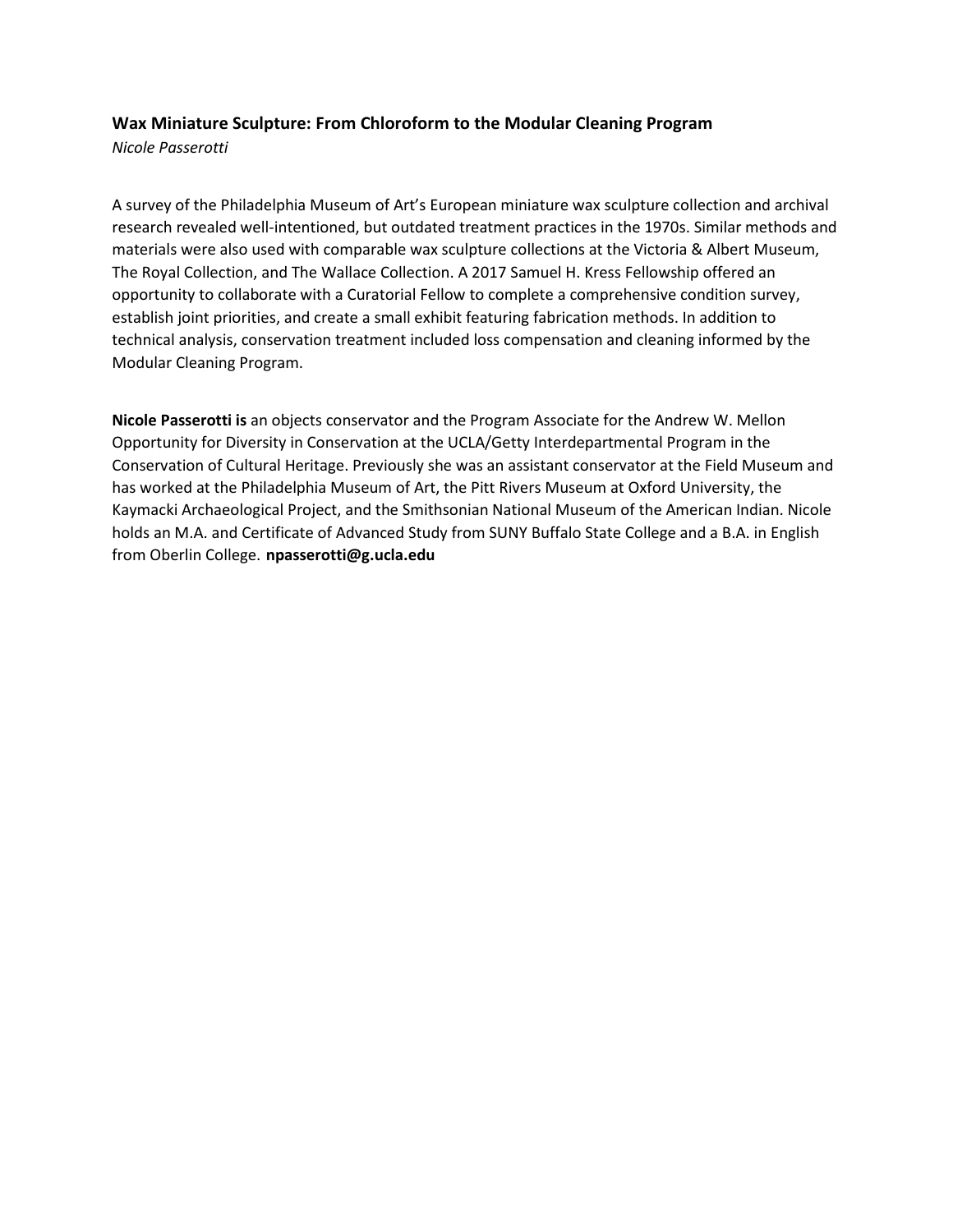#### <span id="page-16-0"></span>**Material Investigation, Object Histories, and the Wellcome Collection at the Fowler Museum** *Marci J. Burton, Carlee S. Forbes, Erica P. Jones, Christian de Bre*r

In 2019, the Fowler Museum at the University of California, Los Angeles (UCLA), via a generous research grant from the Andrew W. Mellon Foundation, began a three-year interdisciplinary research project. This project focuses on a subsection of the Museum's African arts collection, a gift received in 1965 from the Wellcome Trust. Consisting of over 6,000 African objects collected in the early twentieth century, the objects in this gift represent a wide range of functions and materials. Some documentation accompanied the gift and the objects have varying degrees of information on the context of use, materials, and provenance. This project seeks to use interdisciplinary methods to further examine the objects' histories, from their making to their eventual acquisition by Wellcome.

After conducting a collections survey, the curatorial and conservation team selected 800 objects for further technical study. Current case studies include wooden sculptures and reliquary assemblages from Central Africa, and Ghanaian gold weights. This paper examines how collaborative curatorial and conservation practices can deepen our ability to uncover an objects' history. Research methods include archival research, non- and minimally-invasive material analysis, and conservation treatment. Together, these aspects of research help to complete the collections and conservation histories of the objects and shed insight into the conservation and preservation challenges within the collection.

**Marci Jefcoat Burton** is an Andrew W. Mellon Fellow at the Fowler Museum at UCLA. She has a Master of Arts in Conservation from the UCLA/Getty Conservation of Archaeological and Ethnographic Materials program, as well as a Bachelor of Arts in Forensic Chemistry and a Minor in Art History from California State University, Sacramento. Interests and experience include the analysis and treatment of archaeological materials and objects made and used by world cultures, as well as research into conservation treatment options for synthetic materials. Previous work includes the research, analysis, and treatment of objects at the Smithsonian, National Air and Space Museum and the National Museum of the American Indian, and the Penn Museum. **mjefcoat@arts.ucla.edu**

**Carlee S. Forbes** is an art historian specializing in African art and currently a Mellon Curatorial fellow at the Fowler Museum at UCLA. She has prior curatorial experience at the North Carolina Museum of Art, Ackland Art Museum at the University of North Carolina at Chapel Hill, and Samuel P. Harn Museum of Art at the University of Florida. Carlee completed her PhD at the University of North Carolina, Chapel Hill. She received a Caroline H. and Thomas S. Royster Fellowship and a Fulbright-Hays Doctoral Research Abroad fellowship to fund the research for her dissertation, titled: *Making for New Markets: Art, Innovation, and Collecting in Colonial-era Congo, 1880-1940.*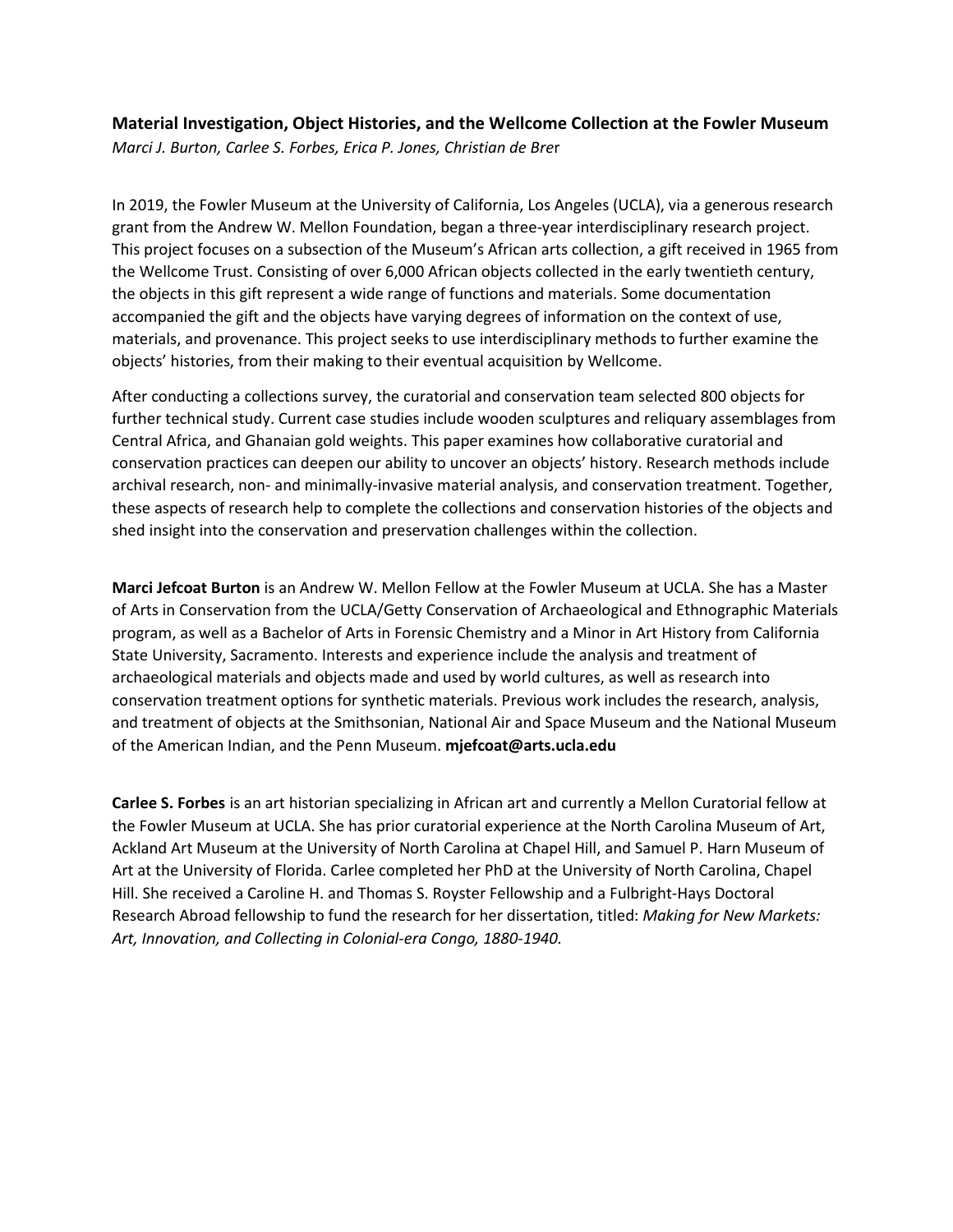# <span id="page-17-0"></span>**Technical study of ten prints from the Rifkind Collection and Latin American collection in the exhibition "Pressing Politics."**

*Madison Brockman*

Ten prints from two curatorial departments, the Rifkind Collection and Latin American collection, were chosen for a technical study to prior to their joint exhibition "Pressing Politics." The study group of 10 objects, five from each collection, included a variety of prints, from fine art portfolio prints to massproduced broadsides and books. An in-depth investigation into the materials and techniques used to produce these paper supports and printing inks has not been undertaken to date. The study was conducted by LACMA's Assistant Paper Conservator and Associate Conservation Scientist, with multispectral documentary imaging by the Senior Imaging Specialist and Photographer. Visual and microscopic examination, X-Ray Fluorescence, Micro-fade Testing, and fiber identification via Polarizing Light Microscopy were carried out to identify the fiber and filler content of the supports, the pigments used in the printing inks, and the manufacturing techniques used to produce the supports. While curatorial and conservation hypothesized that a variety of supports ranging from utilitarian newsprint to high-quality fine art papers were used, this study revealed that the study sample of ten prints was largely composed of bleached wood pulp paper. This new knowledge of the artworks' materials has significant implications for their preventive conservation recommendations, and for the longevity of these and other works in each respective collection.

**Madison Brockman (she/her)** is the Assistant Paper Conservator and Academic Coordinator for the Conservation Center at the Los Angeles County Museum of Art. She earned an M.S. from the Winterthur/University of Delaware Program in Art Conservation and returned to LA for a graduate third year internship and two years of Andrew W. Mellon Fellowship at LACMA's Paper Conservation lab. Madison previously worked at the Legion of Honor, UCLA Library, the Academy of Motion Picture Arts and Sciences, and more. She is interested in treatment- and materials-based research and loves outreach and education. Madison was born and raised in the Los Angeles area and is passionate about its art, food, outdoor spaces, and the LA Dodgers (for better or worse). **mbrockman@LACMA.org**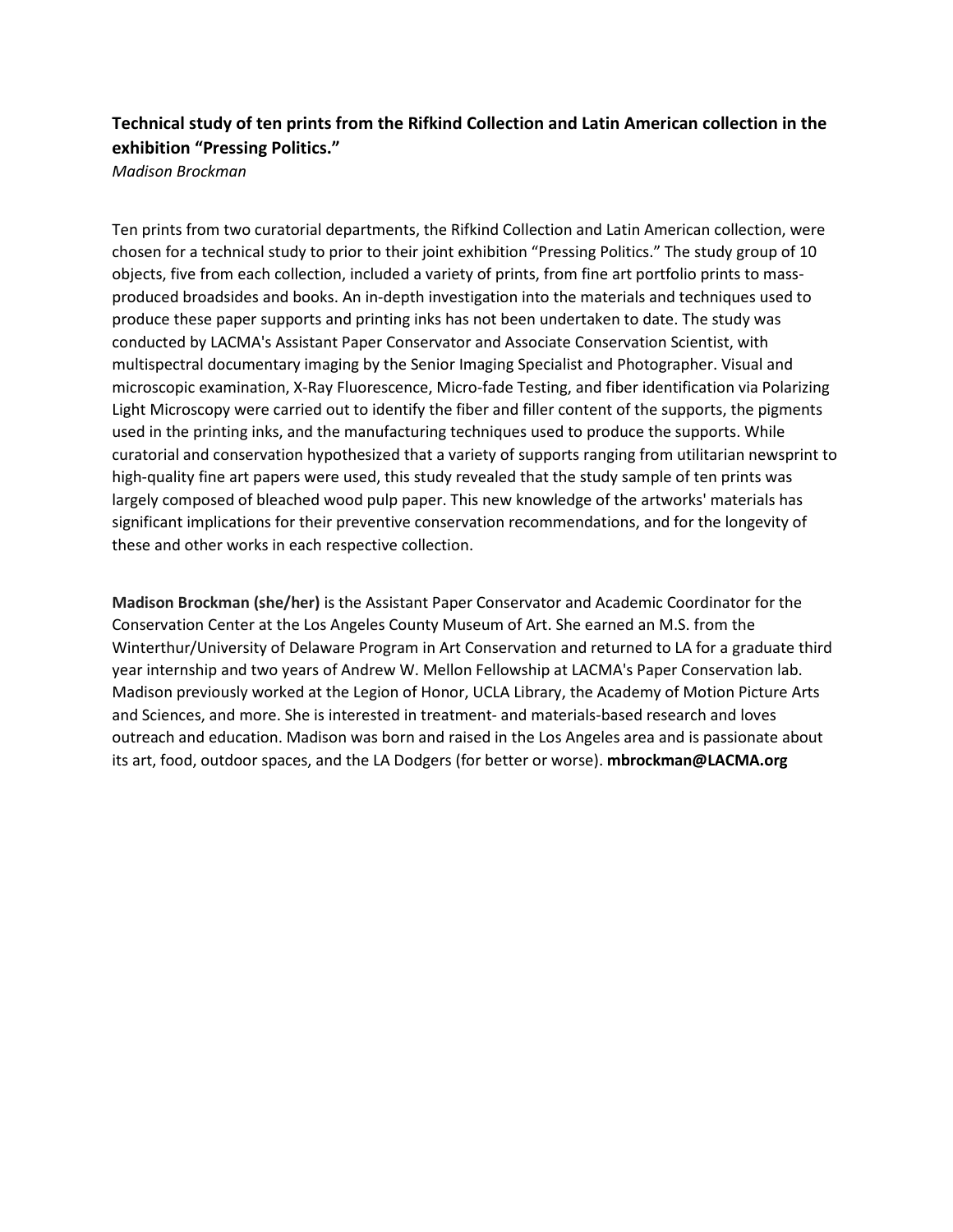<span id="page-18-0"></span>**Art at the boundaries: Conservation of a 1930s black silk velvet portrait of Duke Kahanamoku** *Netanya Schiff, Blanka Kielb*

Black velvet paintings, a popular art form often considered counter to good taste, are nevertheless an important, if traditionally "low-brow," part of the Americana canon. Cited as having originated in the early 1930s with the work of Edgar Leeteg, an American who worked and lived in Tahiti, black velvet painting evokes images of smoky dark bars and kitsch iconography. Almost since its conception, American black velvet painting has fallen out of the cultural bounds of artworks traditionally considered worthy of conservation. As such, there is little literature or established practice for the treatment of these works. This paper looks to fill this lacuna, exploring the history and significance of American black velvet painting and addressing the practicalities of treating such works. A treatment of a c.1930s black velvet portrait of Hawaiian/American icon Duke Kahanamoku, undertaken at ArtCare Conservation Los Angeles, will be discussed and illustrate the need for creative thinking and cross-disciplinary approaches essential to contemporary conservation practice.

**Netanya Schiff** is a cultural heritage conservation professional with over eight years of formal training and practical experience in a diverse range of material and object types. She began her training in Florence, Italy in 2012, receiving a Bachelor of Science in Conservation Studies with a focus on the conservation and restoration of easel painting, polychrome sculpture, and wall paintings with a minor in studio arts. Her training continued at University College London, where she received her Master of Arts and Master of Science degrees in Principles of Conservation and Conservation for Archeology and Museums respectively.

Netanya has worked within institutions and private practices in Italy, the United States, and the United Kingdom including the British Museum, Royal Museums Greenwich, La Soprintendenza Archeologica Peril Lazzo and the Central Park Conservancy. As an object conservator with a foundation in paintings conservation Netanya has unique cross-disciplinary skills in the assessment and treatment of complex painted surfaces on both traditional and non-traditional supports and has participated in the conservation of large-scale murals, frescos, contemporary artworks, and polychrome ethnographic and archeological artifacts, in addition to classic easel and panel paintings. **netanyasschiff@gmail.com**

**Blanka Kielb** is the director and Chief Conservator of ArtCare Conservation's Los Angeles Office. Blanka holds a Master of Art Conservation in Paintings from Queen's University, Kingston, Ontario, and a BA in Art Conservation from the University of Delaware. After earning her graduate degree, Blanka held positions at a private Washington, DC-based firm, specializing in easel paintings and murals, and at the University of Delaware Program in Art Conservation, where she taught an undergraduate course in painting conservation and co-directed a UD study abroad program in Peru aimed to provide students with hands-on experience in the documentation and treatment of wall paintings.

Prior to joining ArtCare, Blanka worked at the Los Angeles County Museum of Art (LACMA) on the conservation of the Watts Towers of Simon Rodia, one of LA's most iconic art landmarks, and on the Damascus Room, a painted and gilded wood interior from the late Ottoman period. She served a key role in project planning and management of the Watts Towers Conservation Project and worked with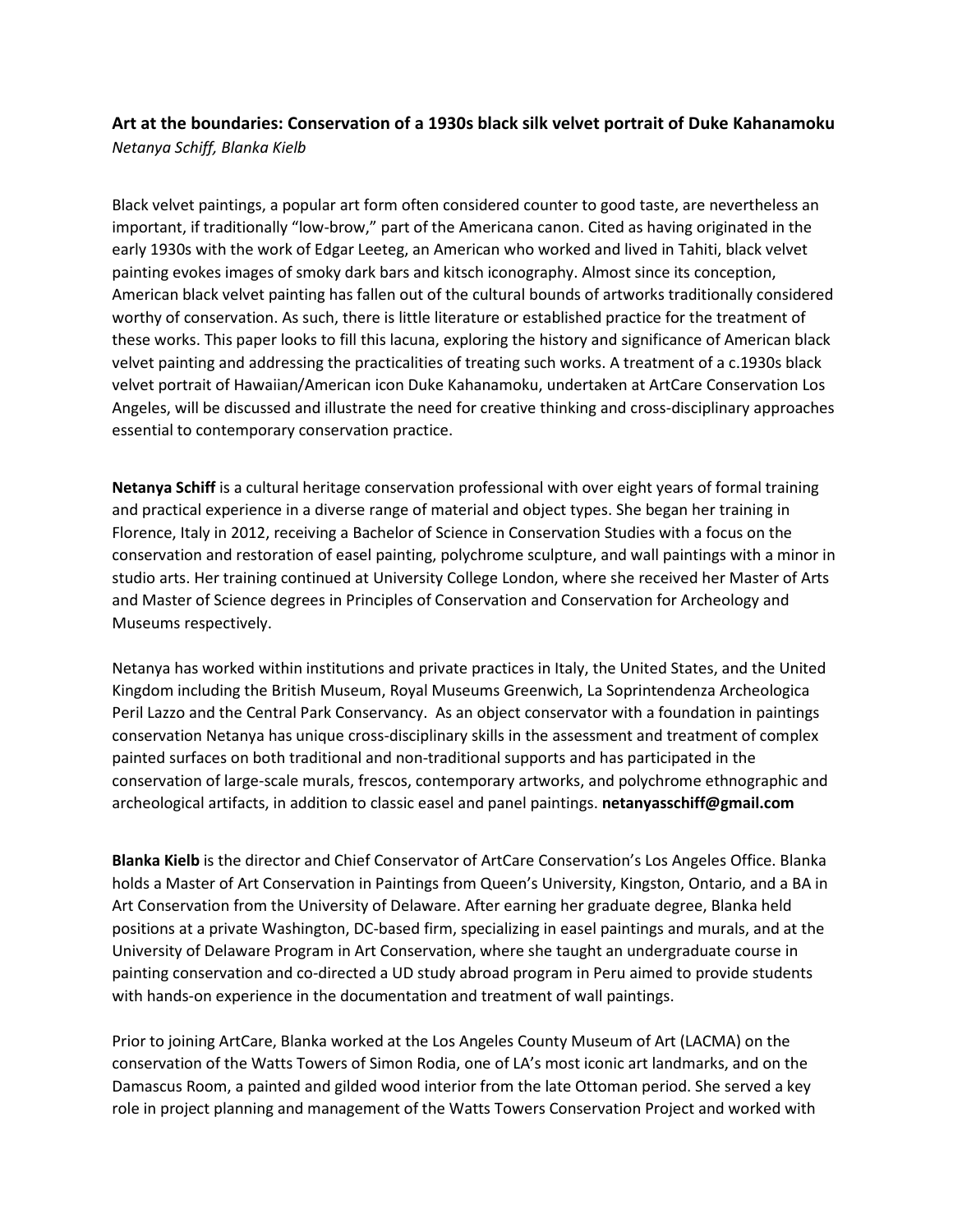conservation scientists and engineers in developing materials testing, treatment, and monitoring protocols, research which culminated in presentations at the 41st and 42nd AIC Annual Meetings and a paper in the AIC Objects Specialty Group Post prints.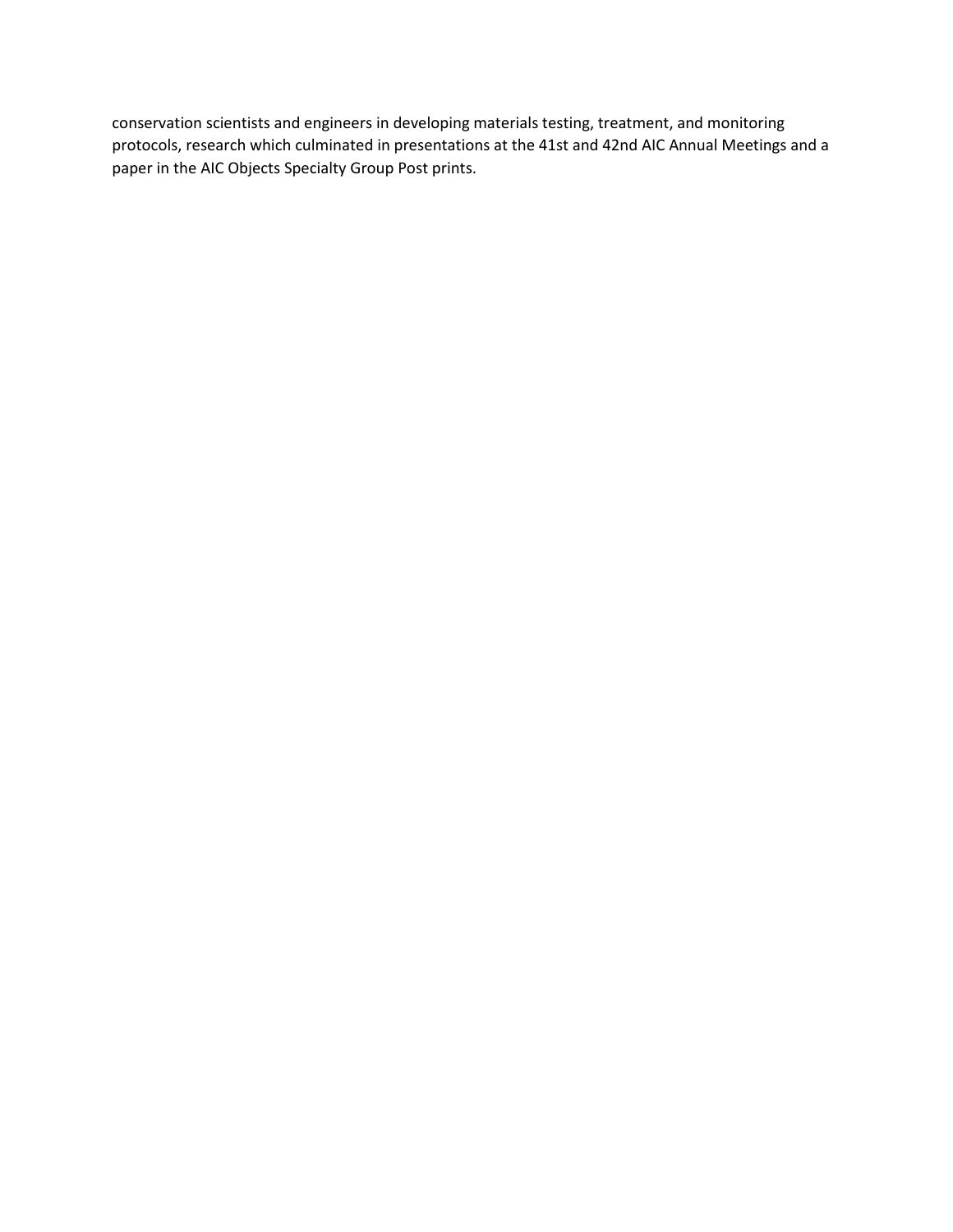#### <span id="page-20-0"></span>**Zooming the MCP**

*Nina Roth-Wells, Chris Stavroudis*

The Covid 19 pandemic has curtailed many conservation projects, as safety protocols necessitated the closing of many conservation studios and museums. Stuck at home many conservators found this to be an isolating and unproductive time. In an effort to reach out and connect to colleagues, (while also giving back to the conservation community) Chris Stavroudis and Nina Roth-Wells offered an online version of Stavroudis' legendary Modular Cleaning Program. As conservators in private practice with inhome studios Stavroudis and Roth-Wells had access to materials and supplies which allowed them to participate in conservation activities even during the pandemic. This paper will outline how Stavroudis and Roth-Wells implemented several online programs and how these lead to connections with colleagues and birthed the popular Practical Science for Conservators programming.

**Nina Roth-Wells** is a painting conservator in private practice in Maine. Nina is a graduate of the Queens Art Conservation Program and a Fellow of the AIC. In her practice Nina serves museum and college collections in the state of Maine along with private collectors. Nina is committed to conservation education; she teaches an Introduction to Art Conservation to undergraduates at Colby College, and has assisted in both online and in-person MCP workshops. **ninarothwells@me.com**

**Chris Stavroudis** is a private paintings conservator in West Hollywood, California. He developed the Modular Cleaning Program in 2002 as an off shoot of the work of Richard Wolbers and the Gels Cleaning Project at the Getty Conservation Institute.

Chris obtained undergraduate degrees in Chemistry and Art History from the University of Arizona and his Masters' degree from the Winterthur/University of Delaware Program in Art Conservation in 1983.

In addition to the online workshops to be discussed today, Chris has presented 59 in-person MCP workshops and has been a co-instructor for all 10 GCI sponsored CAPS (Cleaning Acrylic Paint Surfaces) workshops. He is also working with GCI on the cleaning of oriental lacquer and cleaning gilded wood surfaces projects.

Chris was on display one day a week for 6 months at MOCA treating Jackson Pollock's "No. 1, 1949" in a Getty-sponsored collaboration.

He is also the Membership Secretary and Treasurer of WAAC.

Currently, Chris is still working on finishing the latest update to the Modular Cleaning Program - version 11. Due out within the next week or two. **cstavrou@ix.netcom.com**